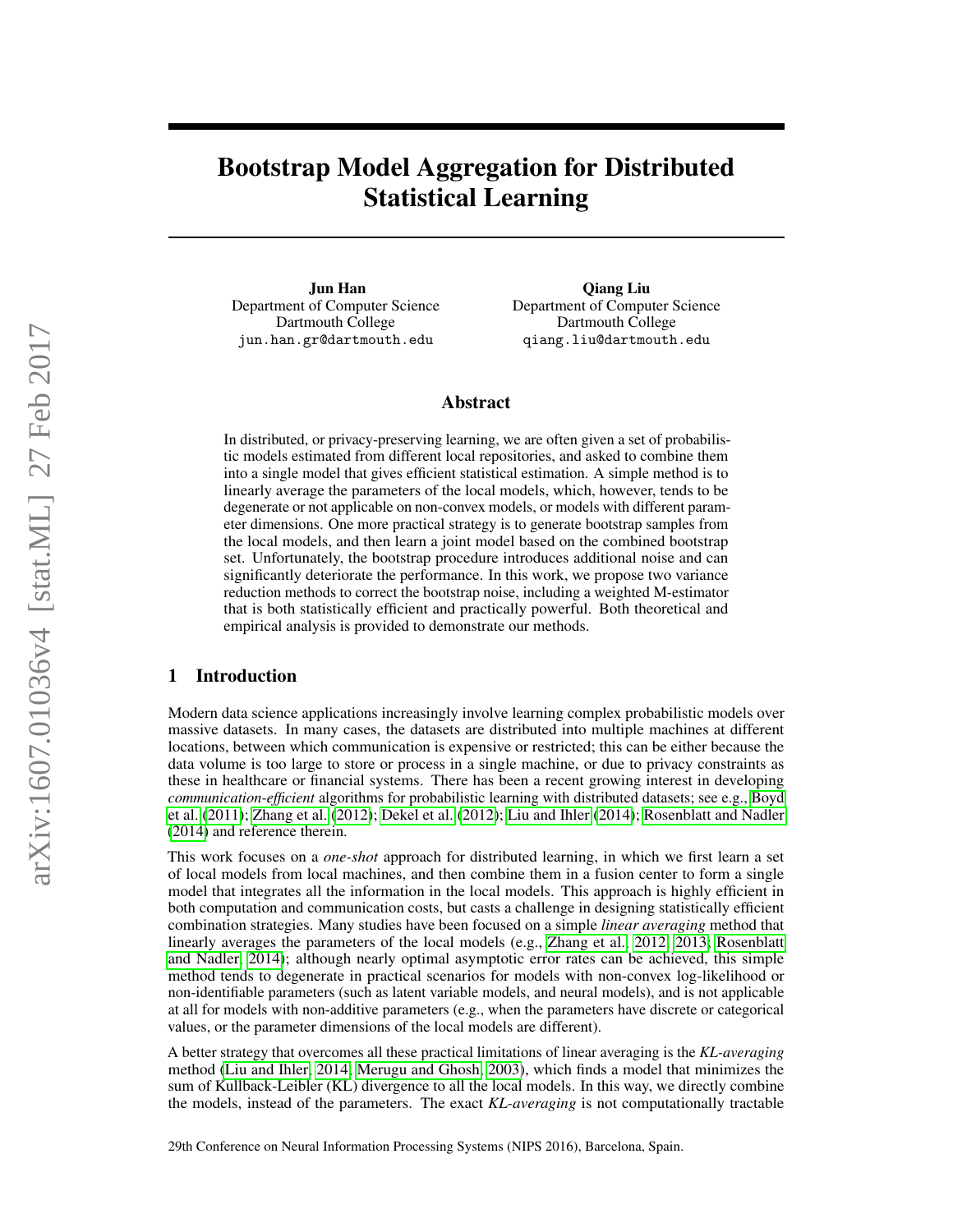because of the intractability of calculating KL divergences; a practical approach is to draw (bootstrap) samples from the given local models, and then learn a combined model based on all the bootstrap data. Unfortunately, the bootstrap noise can easily dominate in this approach and we need a very large bootstrap sample size to obtain accurate results. In Section [3,](#page-2-0) we show that the MSE of the estimator obtained from the naive way is  $O(N^{-1} + (dn)^{-1})$ , where N is the total size of the observed data, and  $n$  is bootstrap sample size of each local model and  $d$  is the number of machines. This means that to ensure a MSE of  $O(N^{-1})$ , which is guaranteed by the centralized method and the simple linear averaging, we need  $dn \geq N$ ; this is unsatisfying since N is usually very large by assumption.

In this work, we use variance reduction techniques to cancel out the bootstrap noise and get better KL-averaging estimates. The difficulty of this task is first illustrated using a relatively straightforward control variates method, which unfortunately suffers some of the practical drawback of the linear averaging method due to the use of a linear correction term. We then propose a better method based on a weighted M-estimator, which inherits all the practical advantages of *KL-averaging*. On the theoretical part, we show that our methods give a MSE of  $O(N^{-1} + (dn^2)^{-1})$ , which significantly improves over the original bootstrap estimator. Empirical studies are provided to verify our theoretical results and demonstrate the practical advantages of our methods.

This paper is organized as follows. Section [2](#page-1-0) introduces the background, and Section [3](#page-2-0) introduces our methods and analyze their theoretical properties. We present numerical results in Section [4](#page-5-0) and conclude the paper in Section [5.](#page-7-0) Detailed proofs can be found in the appendix.

## <span id="page-1-0"></span>2 Background and Problem Setting

Suppose we have a dataset  $X = \{x_j, j = 1, 2, ..., N\}$  of size N, *i.i.d.* drawn from a probabilistic model  $p(x|\theta^*)$  within a parametric family  $\mathcal{P} = \{p(x|\theta) : \theta \in \Theta\}$ ; here  $\theta^*$  is the unknown true parameter that we want to estimate based on  $X$ . In the distributed setting, the dataset  $X$  is partitioned into d disjoint subsets,  $X = \bigcup_{k=1}^{d} X^k$ , where  $X^k$  denotes the k-th subset which we assume is stored in a local machine. For simplicity, we assume all the subsets have the same data size  $(N/d)$ .

The traditional maximum likelihood estimator (MLE) provides a natural way for estimating the true parameter  $\boldsymbol{\theta}^*$  based on the whole dataset  $X$ ,

Global MLE: 
$$
\hat{\theta}_{\text{mle}} = \underset{\theta \in \Theta}{\arg \max} \sum_{k=1}^{d} \sum_{j=1}^{N/d} \log p(\mathbf{x}_j^k | \theta), \text{ where } X^k = \{\mathbf{x}_j^k\}. \tag{1}
$$

However, directly calculating the global MLE is challenging due to the distributed partition of the dataset. Although distributed optimization algorithms exist (e.g., [Boyd et al., 2011;](#page-8-0) [Shamir et al.,](#page-8-7) [2014\)](#page-8-7), they require iterative communication between the local machines and a fusion center, which can be very time consuming in distributed settings, for which the number of communication rounds forms the main bottleneck (regardless of the amount of information communicated at each round).

We instead consider a simpler *one-shot* approach that first learns a set of local models based on each subset, and then send them to a fusion center in which they are combined into a global model that captures all the information. We assume each of the local models is estimated using a MLE based on subset  $X^k$  from the k-th machine:

$$
\text{Local MLE:} \quad \hat{\boldsymbol{\theta}}_k = \underset{\boldsymbol{\theta} \in \Theta}{\arg \max} \sum_{j=1}^{N/d} \log p(\boldsymbol{x}_j^k \mid \boldsymbol{\theta}), \text{ where } k \in [d] = \{1, 2, \cdots, d\}. \tag{2}
$$

The major problem is how to combine these local models into a global model. The simplest way is to linearly average all local MLE parameters:

<span id="page-1-1"></span>Linear Average: 
$$
\hat{\theta}_{\text{linear}} = \frac{1}{d} \sum_{k=1}^{d} \hat{\theta}_k
$$
.

Comprehensive theoretical analysis has been done for  $\hat{\theta}_{\text{linear}}$  (e.g., [Zhang et al., 2012;](#page-8-1) [Rosenblatt and](#page-8-4) [Nadler, 2014\)](#page-8-4), which show that it has an asymptotic MLE of  $\mathbb{E}||\hat{\theta}_{\text{linear}}-\theta^*||=O(N^{-1}).$  In fact, it is equivalent to the global MLE  $\hat{\bm{\theta}}_{\rm mle}$  up to the first order  $O(N^{-1}),$  and several improvements have been developed to improve the second order term (e.g., [Zhang et al., 2012;](#page-8-1) [Huang and Huo, 2015\)](#page-8-8).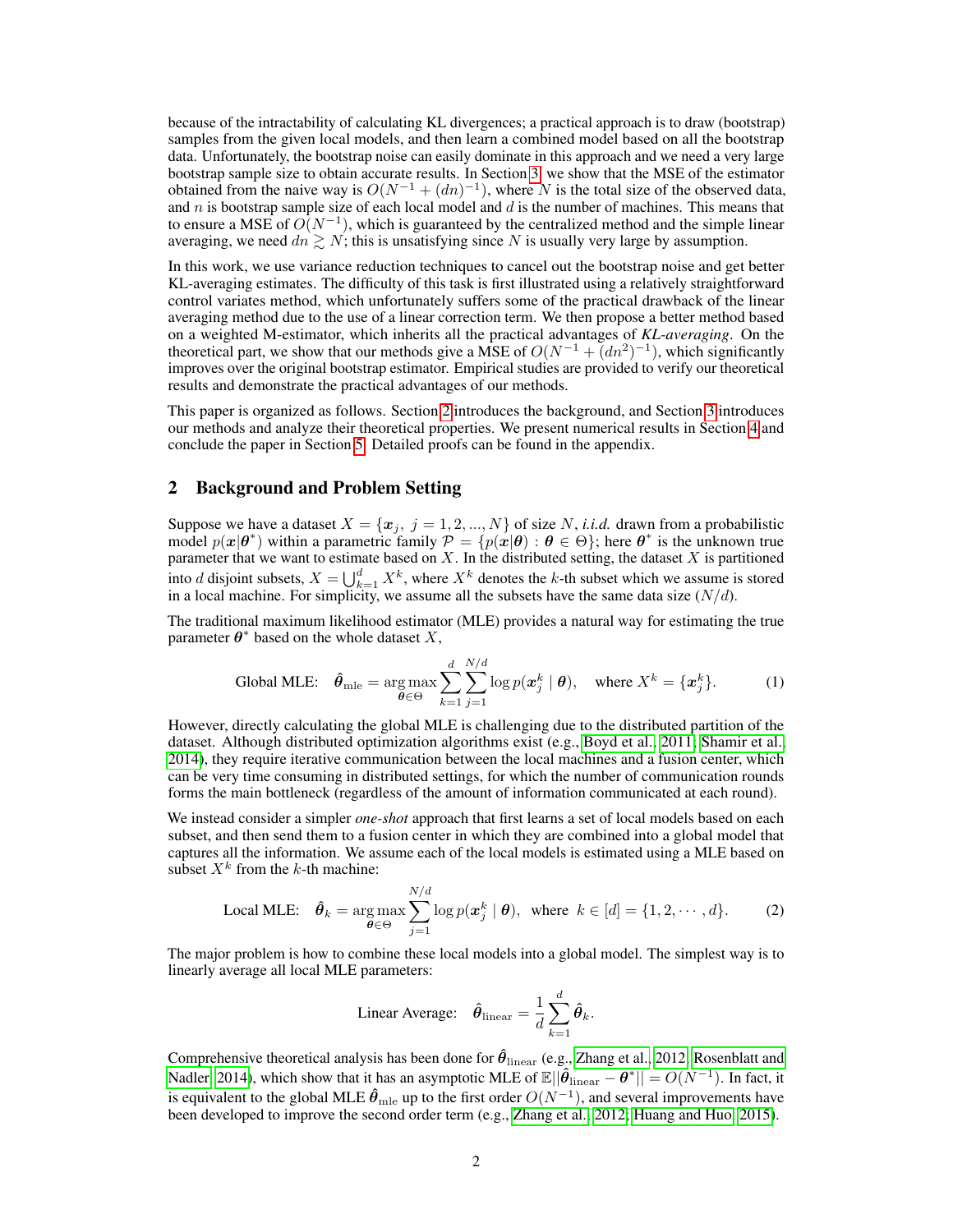Unfortunately, the linear averaging method can easily break down in practice, or is even not applicable when the underlying model is complex. For example, it may work poorly when the likelihood has multiple modes, or when there exist non-identifiable parameters for which different parameter values correspond to a same model (also known as the label-switching problem); models of this kind include latent variable models and neural networks, and appear widely in machine learning. In addition, the linear averaging method is obviously not applicable when the local models have different numbers of parameters (e.g., Gaussian mixtures with unknown numbers of components), or when the parameters are simply not additive (such as parameters with discrete or categorical values). Further discussions on the practical limitaions of the linear averaging method can be found in [Liu and Ihler](#page-8-3) [\(2014\)](#page-8-3).

All these problems of linear averaging can be well addressed by a *KL-averaging* method which averages the model (instead of the parameters) by finding a geometric center of the local models in terms of KL divergence [\(Merugu and Ghosh, 2003;](#page-8-6) [Liu and Ihler, 2014\)](#page-8-3). Specifically, it finds a model  $p(\bm{x} \mid \bm{\theta}_{\text{KL}}^*)$  where  $\bm{\theta}_{\text{KL}}^*$  is obtained by  $\bm{\theta}_{\text{KL}}^* = \arg \min_{\bm{\theta}} \sum_{k=1}^d \text{KL}(p(\bm{x}|\hat{\bm{\theta}}_k) \mid\mid p(\bm{x}|\bm{\theta}))$ , which is equivalent to,

<span id="page-2-1"></span>Exact KL Estimator: 
$$
\boldsymbol{\theta}_{\text{KL}}^* = \underset{\boldsymbol{\theta} \in \Theta}{\arg \max} \left\{ \eta(\boldsymbol{\theta}) \equiv \sum_{k=1}^d \int p(\boldsymbol{x} \mid \hat{\boldsymbol{\theta}}_k) \log p(\boldsymbol{x} \mid \boldsymbol{\theta}) d\boldsymbol{x} \right\}.
$$
 (3)

[Liu and Ihler](#page-8-3) [\(2014\)](#page-8-3) studied the theoretical properties of the KL-averaging method, and showed that it exactly recovers the global MLE, that is,  $\pmb{\theta}^*_{\rm KL} = \hat{\pmb{\theta}}_{\rm mle}$ , when the distribution family is a full exponential family, and achieves an optimal asymptotic error rate (up to the second order) among all the possible combination methods of  $\{\hat{\theta}_k\}.$ 

Despite the attractive properties, the exact KL-averaging is not computationally tractable except for very simple models. [Liu and Ihler](#page-8-3) [\(2014\)](#page-8-3) suggested a naive *bootstrap* method for approximation: it draws *parametric bootstrap* sample  $\{\tilde{x}_j^k\}_{j=1}^n$  from each local model  $p(x|\hat{\theta}_k)$ ,  $k \in [d]$  and use it to approximate each integral in (3). The optimization in (3) then reduces to a tractable one approximate each integral in [\(3\)](#page-2-1). The optimization in [\(3\)](#page-2-1) then reduces to a tractable one,

<span id="page-2-3"></span>KL-Naive Estimator: 
$$
\hat{\theta}_{KL} = \underset{\theta \in \Theta}{\arg \max} \left\{ \hat{\eta}(\theta) \equiv \frac{1}{n} \sum_{k=1}^{d} \sum_{j=1}^{n} \log p(\tilde{\boldsymbol{x}}_j^k | \boldsymbol{\theta}) \right\}.
$$
 (4)

Intuitively, we can treat each  $\widetilde{X}_k = {\{\widetilde{x}_j^k\}_{j=1}^n}$  as an approximation of the original subset  $X^k = {k!} \binom{N}{k}$  ${x_j^k}_{j=1}^{N/d}$ , and hence can be used to approximate the global MLE in [\(1\)](#page-1-1).

Unfortunately, as we show in the sequel, the accuracy of  $\hat{\theta}_{KL}$  critically depends on the bootstrap sample size n, and one would need n to be nearly as large as the original data size  $N/d$  to make  $\hat{\theta}_{KL}$ achieve the baseline asymptotic rate  $O(N^{-1})$  that the simple linear averaging achieves; this is highly undesirably since  $N$  is often assumed to be large in distributed learning settings.

## <span id="page-2-0"></span>3 Main Results

We propose two variance reduction techniques for improving the KL-averaging estimates and discuss their theoretical and practical properties. We start with a concrete analysis on the KL-naive estimator  $\ddot{\theta}_{\rm KL}$ , which was missing in [Liu and Ihler](#page-8-3) [\(2014\)](#page-8-3).

<span id="page-2-2"></span>**Assumption 1.** *1.*  $\log p(x \mid \theta)$ ,  $\frac{\partial \log p(x|\theta)}{\partial \theta}$  $\frac{\partial^2 P(x|\theta)}{\partial \theta \partial \theta}$ , and  $\frac{\partial^2 \log p(x|\theta)}{\partial \theta \partial \theta}$  are continuous for  $\forall x \in \mathcal{X}$  and  $\forall \theta \in \Theta$ ; 2.  $\frac{\partial^2 \log p(\mathbf{x}|\theta)}{\partial \theta \partial \theta}$  is positive definite and  $C_1 \leq \|\frac{\partial^2 \log p(\mathbf{x}|\theta)}{\partial \theta \partial \theta} \| \leq C_2$  in a neighbor of  $\theta^*$  for  $\forall x \in \mathcal{X}$ , and  $C_1$ ,  $C_2$  are some positive constans.

<span id="page-2-4"></span>**Theorem 2.** Under Assumption [1,](#page-2-2)  $\hat{\theta}_{\text{KL}}$  is a consistent estimator of  $\theta_{\text{KL}}^{*}$  as  $n \to \infty$ , and

$$
\mathbb{E}(\hat{\theta}_{\mathrm{KL}} - \theta_{\mathrm{KL}}^*) = o(\frac{1}{dn}), \quad \mathbb{E}\|\hat{\theta}_{\mathrm{KL}} - \theta_{\mathrm{KL}}^*\|^2 = O(\frac{1}{dn}),
$$

*where* d is the number of machines and n is the bootstrap sample size for each local model  $p(x | \hat{\theta}_k)$ .

The proof is in Appendix A. Because the MSE between the exact KL estimator  $\theta_{\rm KL}^*$  and the true parameter  $\theta^*$  is  $O(N^{-1})$  as shown in [Liu and Ihler](#page-8-3) [\(2014\)](#page-8-3), the MSE between  $\hat{\theta}_{\text{KL}}$  and the true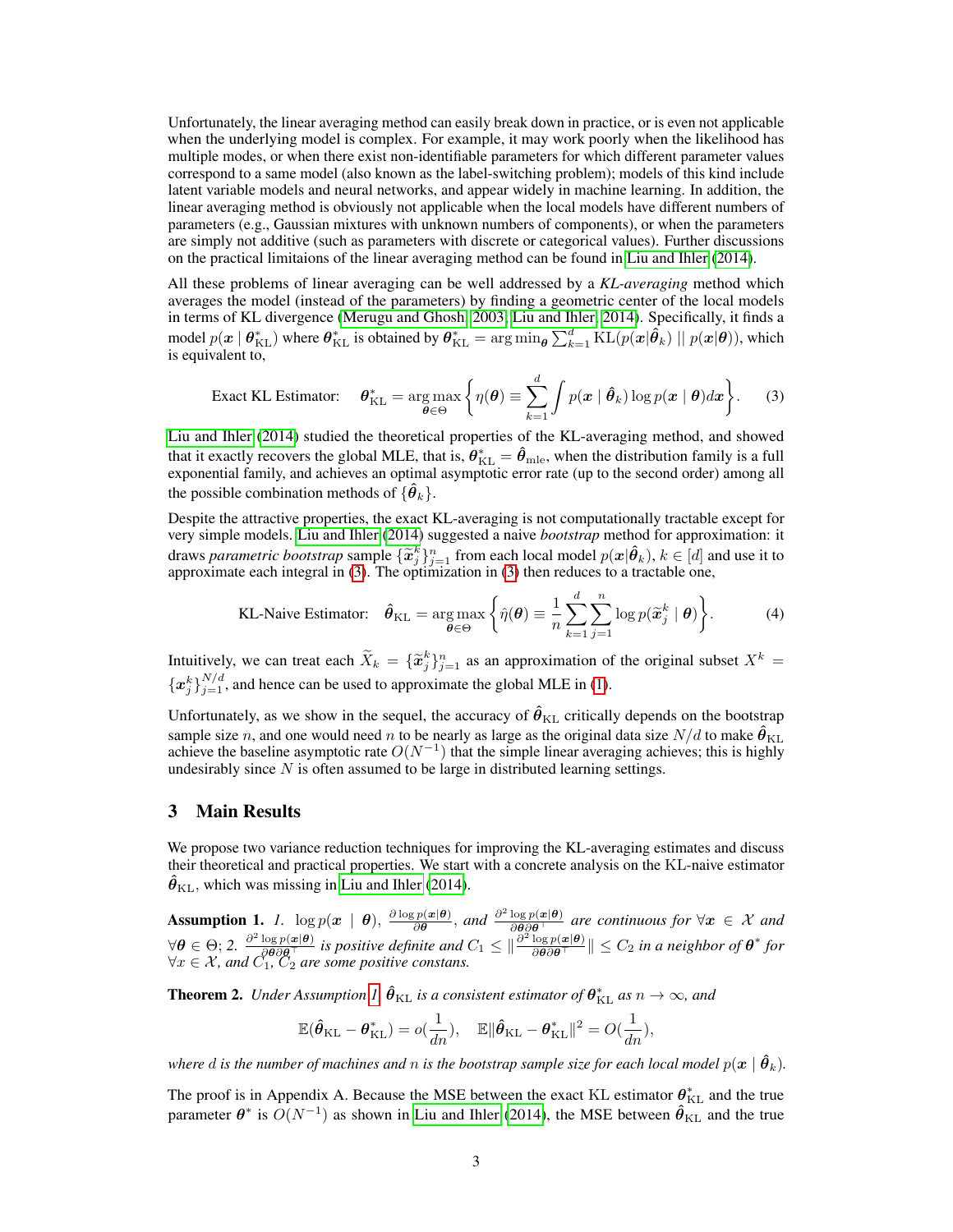parameter  $\theta^*$  is

<span id="page-3-4"></span>
$$
\mathbb{E}\|\hat{\boldsymbol{\theta}}_{\mathrm{KL}}-\boldsymbol{\theta}^*\|^2 \approx \mathbb{E}\|\hat{\boldsymbol{\theta}}_{\mathrm{KL}}-\boldsymbol{\theta}_{\mathrm{KL}}^*\|^2 + \mathbb{E}\|\boldsymbol{\theta}_{\mathrm{KL}}^*-\boldsymbol{\theta}^*\|^2 = O(N^{-1}+(dn)^{-1}).
$$
 (5)

To make the MSE between  $\hat{\theta}_{KL}$  and  $\theta^*$  equal  $O(N^{-1})$ , as what is achieved by the simple linear averaging, we need draw  $dn \gtrsim N$  bootstrap data points in total, which is undesirable since N is often assumed to be very large by the assumption of distributed learning setting (one exception is when the data is distributed due to privacy constraint, in which case  $N$  may be relatively small).

Therefore, it is a critical task to develop more accurate methods that can reduce the noise introduced by the bootstrap process. In the sequel, we introduce two variance reduction techniques to achieve this goal. One is based a (linear) control variates method that improves  $\hat{\theta}_{KL}$  using a linear correction term, and another is a *multiplicative* control variates method that modifies the M-estimator in [\(4\)](#page-2-3) by assigning each bootstrap data point with a positive weight to cancel the noise. We show that both method achieves a higher  $O(N^{-1} + (dn^2)^{-1})$  rate under mild assumptions, while the second method has more attractive practical advantages.

## 3.1 Control Variates Estimator

The control variates method is a technique for variance reduction on Monte Carlo estimation (e.g., [Wilson, 1984\)](#page-8-9). It introduces a set of correlated auxiliary random variables with known expectations or asymptotics (referred as the control variates), to balance the variation of the original estimator. In our case, since each bootstrapped subsample  $\widetilde{X}^k = {\{\widetilde{x}^k_j\}_{j=1}^n}$  is know to be drawn from the local model  $p(x | \hat{\theta}_k)$ , we can construct a control variate by re-estimating the local model based on  $\widetilde{X}^k$ :

**Boostrapped Local MLE:** 
$$
\widetilde{\boldsymbol{\theta}}_k = \arg \max_{\boldsymbol{\theta} \in \Theta} \sum_{j=1}^n \log p(\widetilde{\boldsymbol{x}}_j^k | \boldsymbol{\theta}), \text{ for } k \in [d],
$$
 (6)

where  $\tilde{\theta}_k$  is known to converge to  $\hat{\theta}_k$  asymptotically. This allows us to define the following control variates estimator:

<span id="page-3-0"></span>KL-Control Estimator: 
$$
\hat{\theta}_{\text{KL}-C} = \hat{\theta}_{\text{KL}} + \sum_{k=1}^{d} \mathfrak{B}_k (\tilde{\theta}_k - \hat{\theta}_k),
$$
 (7)

where  $\mathfrak{B}_k$  is a matrix chosen to minimize the asymptotic variance of  $\hat{\theta}_{\text{KL}-C}$ ; our derivation shows that the asymptotically optimal  $\mathfrak{B}_k$  has a form of

<span id="page-3-2"></span><span id="page-3-1"></span>
$$
\mathbf{\mathfrak{B}}_k = -(\sum_{k=1}^d I(\hat{\boldsymbol{\theta}}_k))^{-1} I(\hat{\boldsymbol{\theta}}_k), \quad k \in [d], \tag{8}
$$

where  $I(\hat{\theta}_k)$  is the empirical Fisher information matrix of the local model  $p(x | \hat{\theta}_k)$ . Note that this differentiates our method from the typical control variates methods where  $\mathfrak{B}_k$  is instead estimated using empirical covariance between the control variates and the original estimator (in our case, we can not directly estimate the covariance because  $\hat{\theta}_{KL}$  and  $\hat{\theta}_k$  are not averages of i.i.d. samples). The procedure of our method is summarized in Algorithm [1.](#page-4-0) Note that the form of [\(7\)](#page-3-0) shares some similarity with the one-step estimator in [Huang and Huo](#page-8-8) [\(2015\)](#page-8-8), but [Huang and Huo](#page-8-8) [\(2015\)](#page-8-8) focuses on improving the linear averaging estimator, and is different from our setting.

We analyze the asymptotic property of the estimator  $\hat{\theta}_{\text{KL}-C}$ , and summarize it as follows.

<span id="page-3-3"></span>**Theorem 3.** *Under Assumption [\(1\)](#page-2-2),*  $\hat{\theta}_{\text{KL}-C}$  *is a consistent estimator of*  $\theta_{\text{KL}}^*$  *as*  $n \to \infty$ *, and its asymptotic MSE is guaranteed to be smaller than the KL-naive estimator*  $\hat{\theta}_{\text{KL}}$ *, that is,* 

$$
n\mathbb{E}\|\hat{\theta}_{\mathrm{KL}-C}-\theta_{\mathrm{KL}}^*\|^2 < n\mathbb{E}\|\hat{\theta}_{\mathrm{KL}}-\theta_{\mathrm{KL}}^*\|^2, \quad \text{as } n \to \infty.
$$

*In addition, when*  $N > n \times d$ , the  $\hat{\theta}_{\text{KL}-C}$  has "zero-variance" *in that*  $\mathbb{E} \|\hat{\theta}_{\text{KL}} - \theta_{\text{KL}}^* \|^2 = O((dn^2)^{-1})$ . *Further, in terms of estimating the true parameter, we have*

$$
\mathbb{E} \|\hat{\theta}_{\mathrm{KL}-C} - \theta^*\|^2 = O(N^{-1} + (dn^2)^{-1}).\tag{9}
$$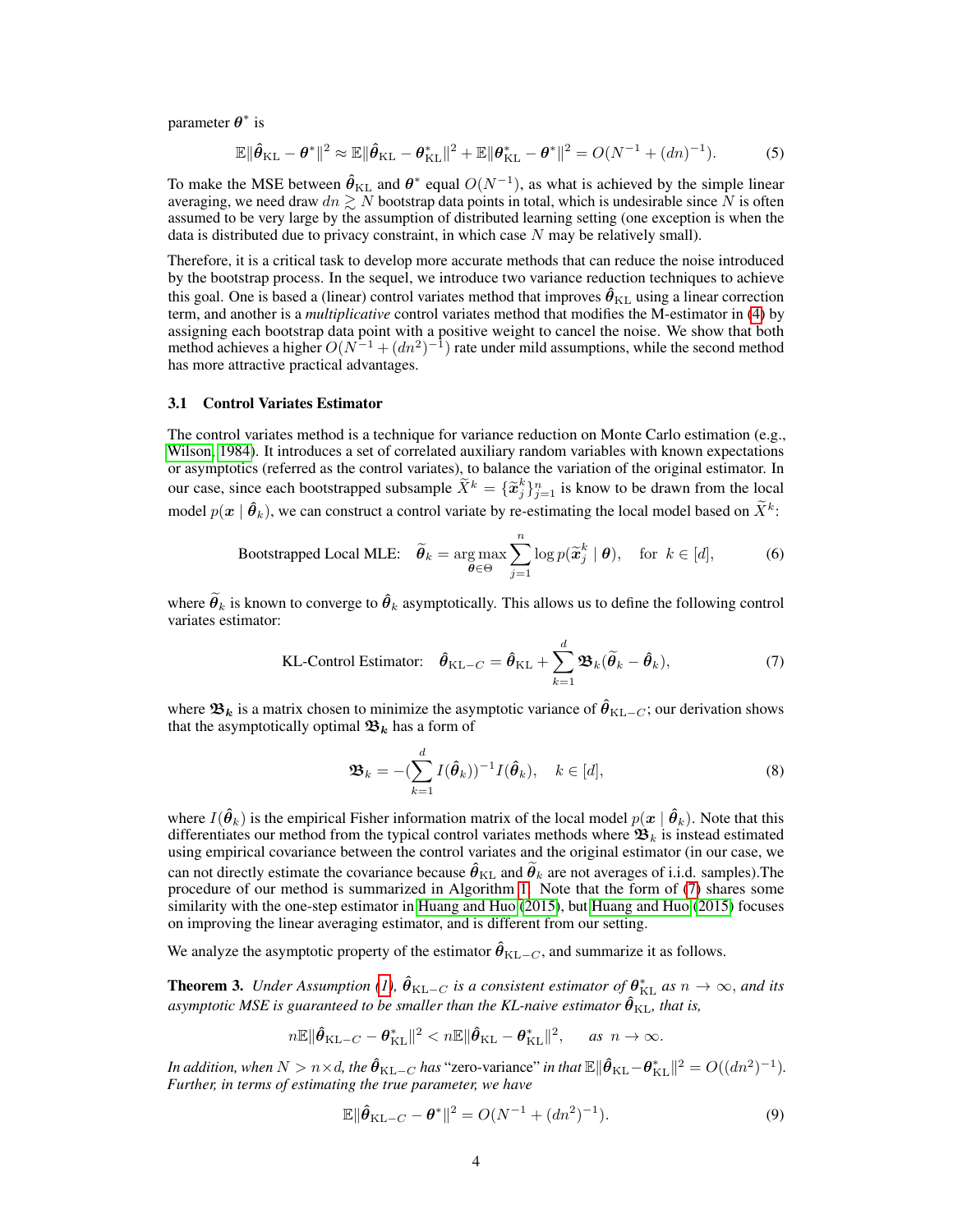#### <span id="page-4-0"></span>Algorithm 1 KL-Control Variates Method for Combining Local Models

- 1: **Input:** Local model parameters  $\{\hat{\theta}_k\}_{k=1}^d$ .
- 2: Generate bootstrap data  $\{\widetilde{x}_j^k\}_{j=1}^n$  from each  $p(x|\hat{\theta}_k)$ , for  $k \in [d]$ .
- 3: Calculate the KL-Naive estimator,  $\hat{\theta}_{KL} = \arg \max_{\theta \in \Theta} \sum_{k=1}^{d} \frac{1}{n} \sum_{j=1}^{n} \log p(\tilde{x}_j^k | \theta)$ .
- 4: Re-estimate the local parameters  $\tilde{\theta}_k$  via [\(6\)](#page-3-1) based on the bootstrapped data subset  $\{\tilde{x}_j^k\}_{j=1}^n$ , for  $k \in [d]$ .
- 5: Estimate the empirical Fish information matrix  $I(\hat{\theta}_k) = \frac{1}{n} \sum_{j=1}^n \frac{\partial \log p(\tilde{\mathbf{x}}_j^k | \hat{\theta}_k)}{\partial \theta}$  $\frac{\partial \left(\widetilde{\boldsymbol{x}}^{k}_j \vert \hat{\boldsymbol{\theta}}_k\right)}{\partial \boldsymbol{\theta}} \frac{\partial \mathrm{log}~p(\widetilde{\boldsymbol{x}}^{k}_j \vert \hat{\boldsymbol{\theta}}_k)}{\partial \boldsymbol{\theta}}$ ∂θ  $\top$ for  $k \in [d]$ .

,

6: **Ouput:** The parameter  $\hat{\theta}_{\text{KL}-C}$  of the combined model is given by [\(7\)](#page-3-0) and [\(8\)](#page-3-2).

The proof is in Appendix B. From [\(9\)](#page-11-0), we can see that the MSE between  $\hat{\theta}_{\text{KL}-C}$  and  $\theta^*$  reduces to  $O(N^{-1})$  as long as  $n \gtrsim (N/d)^{1/2}$ , which is a significant improvement over the KL-naive method which requires  $n \ge N/d$ . When the goal is to achieve an  $O(\epsilon)$  MSE, we would just need to take  $n \gtrsim 1/(d\epsilon)^{1/2}$  when  $N > 1/\epsilon$ , that is, n does not need to increase with N when N is very large.

Meanwhile, because  $\hat{\theta}_{\text{KL}-C}$  requires a linear combination of  $\hat{\theta}_k$ ,  $\tilde{\theta}_k$  and  $\hat{\theta}_{\text{KL}}$ , it carries the practical drawbacks of the linear averaging estimator as we discuss in Section [2.](#page-1-0) This motivates us to develop another *KL-weighted* method shown in the next section, which achieves the same asymptotical efficiency as  $\hat{\theta}_{\text{KL}-C}$ , while still inherits all the practical advantages of *KL-averaging*.

#### 3.2 KL-Weighted Estimator

Our KL-weighted estimator is based on directly modifying the M-estimator for  $\hat{\theta}_{\text{KL}}$  in [\(4\)](#page-2-3), by assigning each bootstrap data point  $\tilde{x}_j^k$  a positive weight according to the probability ratio  $p(\tilde{x}_j^k \mid \hat{\tilde{\lambda}})$  $(\hat{\theta}_k)/p(\tilde{x}_{j}^k | \tilde{\theta}_k)$  of the actual local model  $p(x|\hat{\theta}_k)$  and the re-estimated model  $p(x|\tilde{\theta}_k)$  in [\(6\)](#page-3-1). Here the probability ratio acts like a *multiplicative* control variate (Nelson 1987), which has the advan the probability ratio acts like a *multiplicative* control variate [\(Nelson, 1987\)](#page-8-10), which has the advantage of being positive and applicable to non-identifiable, non-additive parameters. Our estimator is defined as

<span id="page-4-1"></span>KL-Weighted Estimator: 
$$
\hat{\theta}_{KL-W} = \arg \max_{\theta \in \Theta} \left\{ \widetilde{\eta}(\theta) \equiv \sum_{k=1}^d \frac{1}{n} \sum_{j=1}^n \frac{p(\widetilde{\boldsymbol{x}}_j^k | \hat{\theta}_k)}{p(\widetilde{\boldsymbol{x}}_j^k | \widetilde{\theta}_k)} \log p(\widetilde{\boldsymbol{x}}_j^k | \theta) \right\}.
$$
 (10)

We first show that this weighted estimator  $\tilde{\eta}(\theta)$  gives a more accurate estimation of  $\eta(\theta)$  in [\(3\)](#page-2-1) than the straightforward estimator  $\hat{\eta}(\theta)$  defined in [\(4\)](#page-2-3) for any  $\theta \in \Theta$ .

**Lemma 4.** As  $n \to \infty$ ,  $\widetilde{\eta}(\theta)$  *is a more accurate estimator of*  $\eta(\theta)$  *than*  $\hat{\eta}(\theta)$ *, in that* 

$$
n\text{Var}(\tilde{\eta}(\boldsymbol{\theta})) \le n\text{Var}(\hat{\eta}(\boldsymbol{\theta})), \quad \text{as } n \to \infty, \quad \text{for any } \boldsymbol{\theta} \in \Theta.
$$
 (11)

This estimator is motivated by [Henmi et al.](#page-8-11) [\(2007\)](#page-8-11) in which the same idea is applied to reduce the asymptotic variance in importance sampling. Similar result is also found in [Hirano et al.](#page-8-12) [\(2003\)](#page-8-12), in which it is shown that a similar weighted estimator with estimated propensity score is more efficient than the estimator using true propensity score in estimating the average treatment effects. Although being a very powerful tool, results of this type seem to be not widely known in machine learning, except several applications in semi-supervised learning [\(Sokolovska et al., 2008;](#page-8-13) [Kawakita and](#page-8-14) [Kanamori, 2013\)](#page-8-14), and off-policy learning [\(Li et al., 2015\)](#page-8-15).

We go a step further to analyze the asymptotic property of our weighted M-estimator  $\hat{\bm{\theta}}_{\text{KL}-W}$  that maximizes  $\tilde{\eta}(\theta)$ . It is natural to expect that the asymptotic variance of  $\hat{\theta}_{KL-W}$  is smaller than that of  $\hat{\theta}_{\text{KL}}$  based on maximizing  $\hat{\eta}(\theta)$ ; this is shown in the following theorem.

<span id="page-4-2"></span>**Theorem 5.** Under Assumption [1,](#page-2-2)  $\hat{\theta}_{\text{KL}-W}$  is a consistent estimator of  $\theta_{\text{KL}}^*$  as  $n \to \infty$ , and has a *better asymptotic variance than*  $\hat{\theta}_{\text{KL}}$ *, that is,* 

$$
n\mathbb{E}\|\hat{\theta}_{\text{KL}-W}-\theta_{\text{KL}}^*\|^2 \leq n\mathbb{E}\|\hat{\theta}_{\text{KL}}-\theta_{\text{KL}}^*\|^2, \quad \text{when } n \to \infty.
$$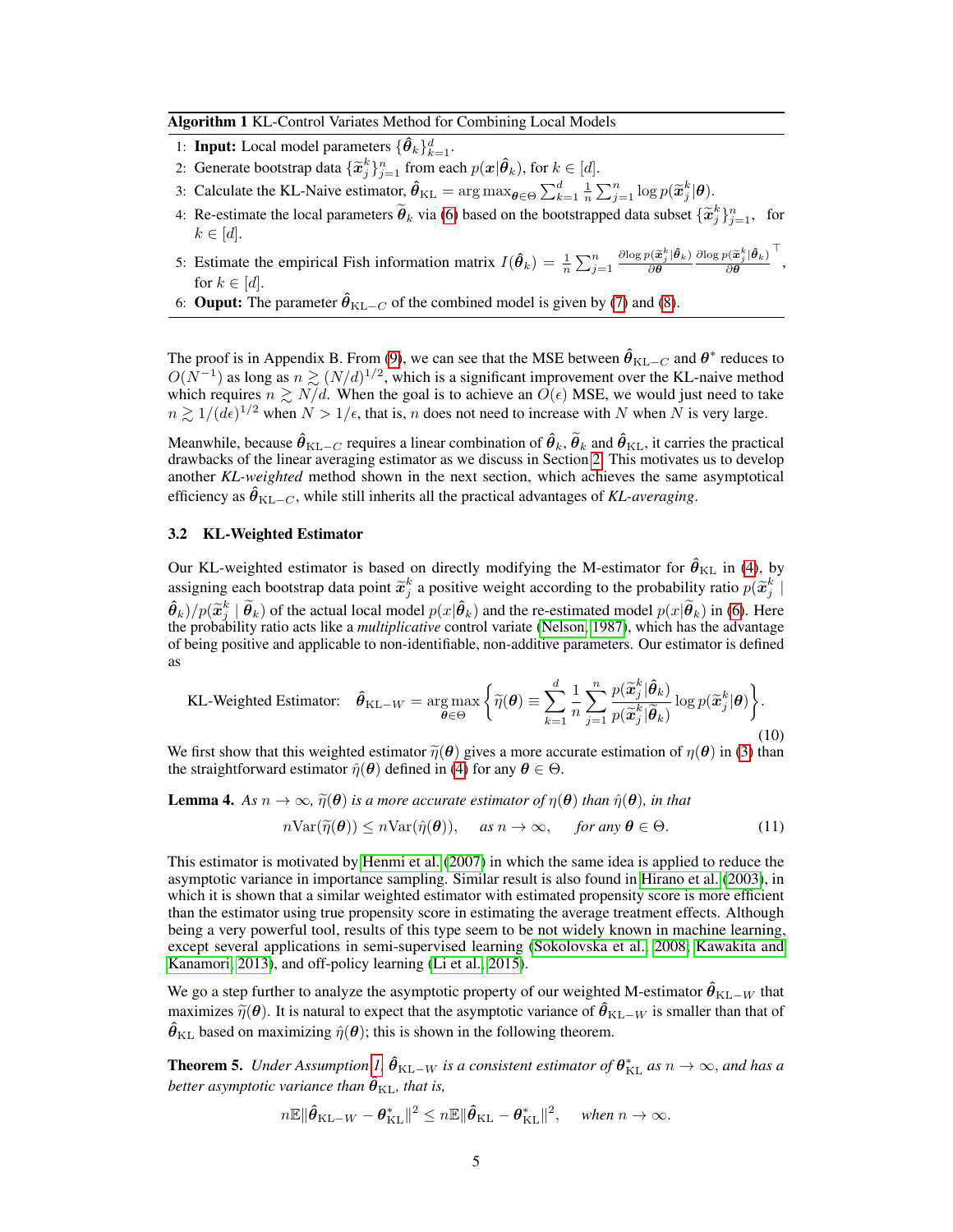#### <span id="page-5-1"></span>Algorithm 2 KL-Weighted Method for Combining Local Models

- 1: **Input:** Local MLEs  $\{\hat{\theta}_k\}_{k=1}^d$ .
- 2: Generate bootstrap sample  $\{\widetilde{x}_j^k\}_{j=1}^n$  from each  $p(x|\hat{\theta}_k)$ , for  $k \in [d]$ .
- 3: Re-estimate the local model parameter  $\tilde{\theta}_k$  in [\(6\)](#page-3-1) based on bootstrap subsample  $\{\tilde{x}_j^k\}_{j=1}^n$ , for each  $k \in [d]$ .
- 4: **Output:** The parameter  $\hat{\theta}_{KL-W}$  of the combined model is given by [\(10\)](#page-4-1).

*When*  $N > n \times d$ , we have  $\mathbb{E} \|\hat{\theta}_{\text{KL}-W} - \theta_{\text{KL}}^*\|^2 = O((dn^2)^{-1})$  *as*  $n \to \infty$ . *Further, its MSE for estimating the true parameter* θ ∗ *is*

<span id="page-5-2"></span>
$$
\mathbb{E} \|\hat{\theta}_{\mathrm{KL}-W} - \theta^*\|^2 = O(N^{-1} + (dn^2)^{-1}).\tag{12}
$$

The proof is in Appendix C. This result is parallel to Theorem [3](#page-3-3) for the linear control variates estimator  $\hat{\theta}_{\text{KL}-C}$ . Similarly, it reduces to an  $O(N^{-1})$  rate once we take  $n \gtrsim (N/d)^{1/2}$ .

Meanwhile, unlike the linear control variates estimator,  $\hat{\theta}_{KL-W}$  inherits all the practical advantages of KL-averaging: it can be applied whenever the KL-naive estimator can be applied, including for models with non-identifiable parameters, or with different numbers of parameters. The implementation of  $\hat{\theta}_{\text{KL}-W}$  is also much more convenient (see Algorithm [2\)](#page-5-1), since it does not need to calculate the Fisher information matrix as required by Algorithm [1.](#page-4-0)

## <span id="page-5-0"></span>4 Empirical Experiments

We study the empirical performance of our methods on both simulated and real world datasets. We first numerically verify the convergence rates predicted by our theoretical results using simulated data, and then demonstrate the effectiveness of our methods in a challenging setting when the number of parameters of the local models are different as decided by Bayesian information criterion (BIC). Finally, we conclude our experiments by testing our methods on a set of real world datasets.

The models we tested include probabilistic principal components analysis (PPCA), mixture of PPCA and Gaussian Mixtures Models (GMM). GMM is given by  $p(x | \theta) = \sum_{s=1}^{m} \alpha_s \mathcal{N}(\mu_s, \Sigma_s)$ where  $\theta = (\alpha_s, \mu_s, \Sigma_s)$ . PPCA model is defined with the help of a hidden variable t,  $p(x | \theta) =$ <br> $\int p(x | t; \theta)p(t | \theta)dt$ , where  $p(x | t; \theta) = \mathcal{N}(x; \mu + Wt, \sigma^2)$ , and  $p(t | \theta) = \mathcal{N}(t; 0, I)$  and  $p(x \mid t; \theta)p(t \mid \theta)dt$ , where  $p(x \mid t; \theta) = \mathcal{N}(x; \mu + Wt, \sigma^2)$ , and  $p(t \mid \theta) = \mathcal{N}(t; 0, I)$  and  $\hat{\boldsymbol{\theta}} = {\mu, W, \sigma^2}$ . The mixture of PPCA is  $p(\boldsymbol{x} \mid \boldsymbol{\theta}) = \sum_{s=1}^m \alpha_s p_s(\boldsymbol{x} \mid \boldsymbol{\theta}_s)$ , where  $\boldsymbol{\theta} = {\alpha_s, \theta_s}_{s=1}^m$ and each  $p_s(x | \theta_s)$  is a PPCA model.

Because all these models are latent variable models with unidentifiable parameters, the direct linear averaging method are not applicable. For GMM, it is still possible to use a *matched linear averaging* which matches the mixture components of the different local models by minimizing a symmetric KL divergence; the same idea can be used on our linear control variates method to make it applicable to GMM. On the other hand, because the parameters of PPCA-based models are unidentifiable up to arbitrary orthonormal transforms, linear averaging and linear control variates can no longer be applied easily. We use expectation maximization (EM) to learn the parameters in all these three models.

#### 4.1 Numerical Verification of the Convergence Rates

We start with verifying the convergence rates in [\(5\)](#page-3-4), [\(9\)](#page-11-0) and [\(12\)](#page-5-2) of MSE  $\mathbb{E}||\hat{\theta} - \theta^*||^2$  of the different estimators for estimating the true parameters. Because there is also an non-identifiability problem in calculating the MSE, we again use the symmetric KL divergence to match the mixture components, and evaluate the MSE on  $\overline{W}W^{\top}$  to avoid the non-identifiability w.r.t. orthonormal transforms. To verify the convergence rates w.r.t. n, we fix d and let the total dataset N be very large so that  $N^{-1}$  is negligible. Figure [1](#page-6-0) shows the results when we vary  $n$ , where we can see that the MSE of KL-naive  $\hat{\theta}_{\text{KL}}$  is  $O(n^{-1})$  while that of KL-control  $\hat{\theta}_{\text{KL}-C}$  and KL-weighted  $\hat{\theta}_{\text{KL}-W}$  are  $O(n^{-2})$ ; both are consistent with our results in [\(5\)](#page-3-4), [\(9\)](#page-11-0) and [\(12\)](#page-5-2).

In Figure [2\(](#page-6-1)a), we increase the number d of local machines, while using a fix n and a very large N, and find that both  $\hat{\theta}_{KL}$  and  $\hat{\theta}_{KL-W}$  scales as  $O(d^{-1})$  as expected. Note that since the total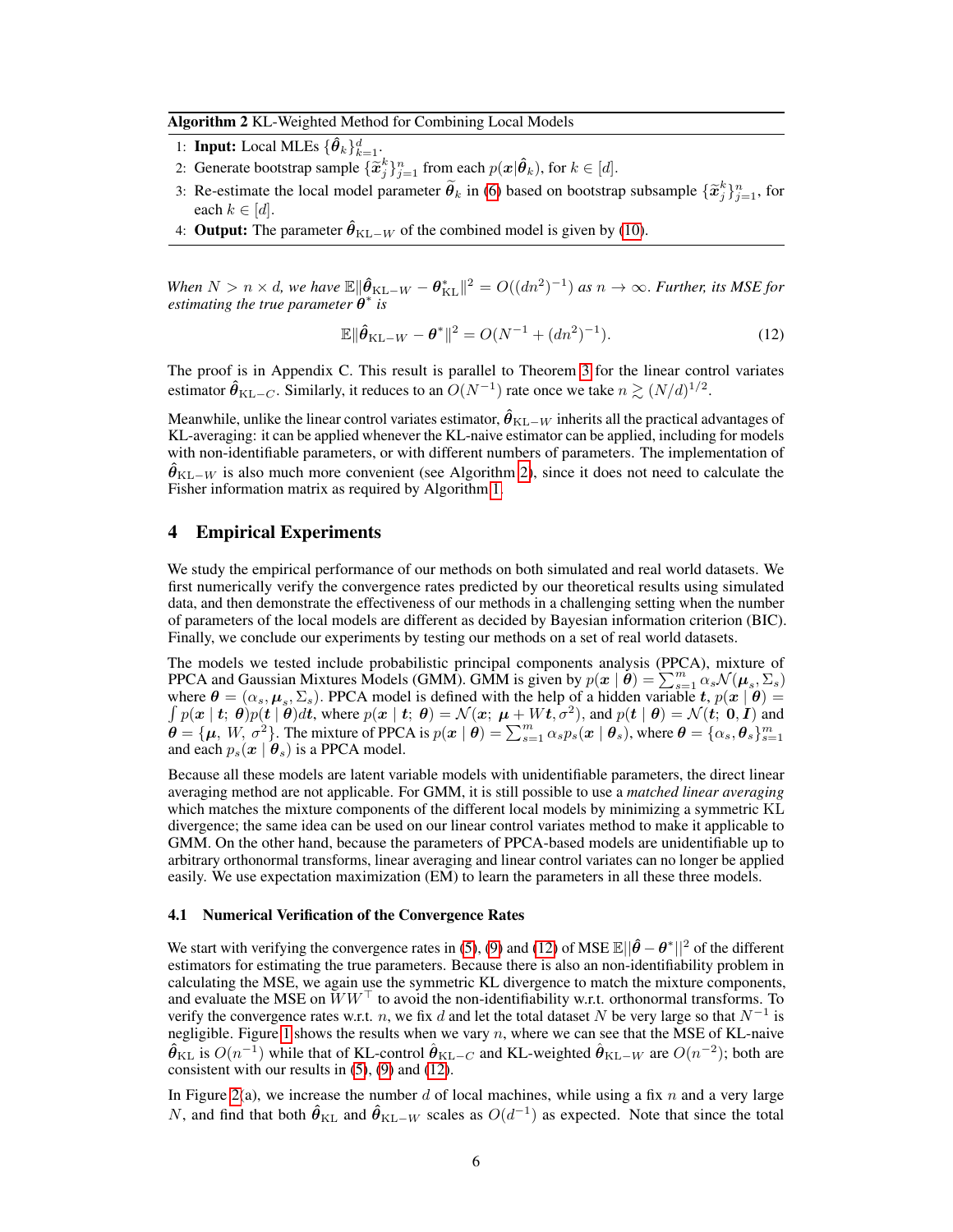observation data size N is fixed, the number of data in each local machine is  $(N/d)$  and it decreases as we increase d. It is interesting to see that the performance of the KL-based methods actually increases with more partitions; this is, of course, with a cost of increasing the total bootstrap sample size dn as d increases. Figure [2\(](#page-6-1)b) considers a different setting, in which we increase d when fixing the total observation data size N, and the total bootstrap sample size  $n_{\text{tot}} = n \times d$ . According to [\(5\)](#page-3-4) and [\(12\)](#page-5-2), the MSEs of  $\hat{\theta}_{KL}$  and  $\hat{\theta}_{KL-W}$  should be about  $O(n_{\text{tot}}^{-1})$  and  $O(dn_{\text{tot}}^{-2})$  respectively when  $N$  is very large, and this is consistent with the results in Figure [2\(](#page-6-1)b). It is interesting to note that the MSE of  $\hat{\theta}_{\rm KL}$  is independent with d while that of  $\hat{\theta}_{\rm KL-W}$  increases linearly with d. This is not conflict with the fact that  $\hat{\theta}_{\text{KL}-W}$  is better than  $\hat{\theta}_{\text{KL}}$ , since we always have  $d \leq n_{\text{tot}}$ .

Figure [2\(](#page-6-1)c) shows the result when we set  $n = (N/d)^{\alpha}$  and vary  $\alpha$ , where we find that  $\hat{\theta}_{\text{KL}-W}$ quickly converges to the global MLE as  $\alpha$  increases, while the KL-naive estimator  $\hat{\theta}_{\text{KL}}$  converges significantly slower. Figure [2\(](#page-6-1)d) demonstrates the case when we increase  $N$  while fix  $d$  and  $n$ , where we see our KL-weighted estimator  $\hat{\theta}_{KL-W}$  matches closely with N, except when N is very large in which case the  $O((dn^2)^{-1})$  term starts to dominate, while KL-naive is much worse. We also find the linear averaging estimator performs poorly, and does not scale with  $O(N^{-1})$  as the theoretical rate claims; this is due to unidentifiable orthonormal transform in the PPCA model that we test on.



<span id="page-6-0"></span>Figure 1: Results on different models with simulated data when we change the bootstrap sample size n, with fixed  $d = 10$  and  $N = 6 \times 10^7$ . The dimensions of the PPCA models in (a)-(b) are 5, and that of GMM in (c) is 3. The numbers of mixture components in (b)-(c) are 3. Linear averaging and KL-Control are not applicable for the PPCA-based models, and are not shown in (a) and (b).



<span id="page-6-1"></span>Figure 2: Further experiments on PPCA with simulated data. (a) varying *n* with fixed  $N = 5 \times 10^7$ . (b) varying d with  $\hat{N} = 5 \times 10^7$ ,  $n_{\text{tot}} = n \times d = 3 \times 10^5$ . (c) varying  $\alpha$  with  $n = (\frac{N}{d})^{\alpha}$ ,  $N = 10^7$ and d. (d) varying N with  $n = 10^3$  and  $d = 20$ . The dimension of data x is 5 and the dimension of latent variables  $t$  is 4.

## 4.2 Gaussian Mixture with Unknown Number of Components

We further apply our methods to a more challenging setting for distributed learning of GMM when the number of mixture components is unknown. In this case, we first learn each local model with EM and decide its number of components using BIC selection. Both linear averaging and KL-control  $\hat{\theta}_{\text{KL}-C}$  are not applicable in this setting, and and we only test KL-naive  $\hat{\theta}_{\text{KL}}$  and KL-weighted  $\hat{\theta}_{\text{KL}-W}$ . Since the MSE is also not computable due to the different dimensions, we evaluate  $\hat{\theta}_{\text{KL}}$ and  $\hat{\theta}_{\text{KL}-W}$  using the log-likelihood on a hold-out testing dataset as shown in Figure [3.](#page-7-1) We can see that  $\hat{\theta}_{\text{KL}-W}$  generally outperforms  $\hat{\theta}_{\text{KL}}$  as we expect, and the relative improvement increases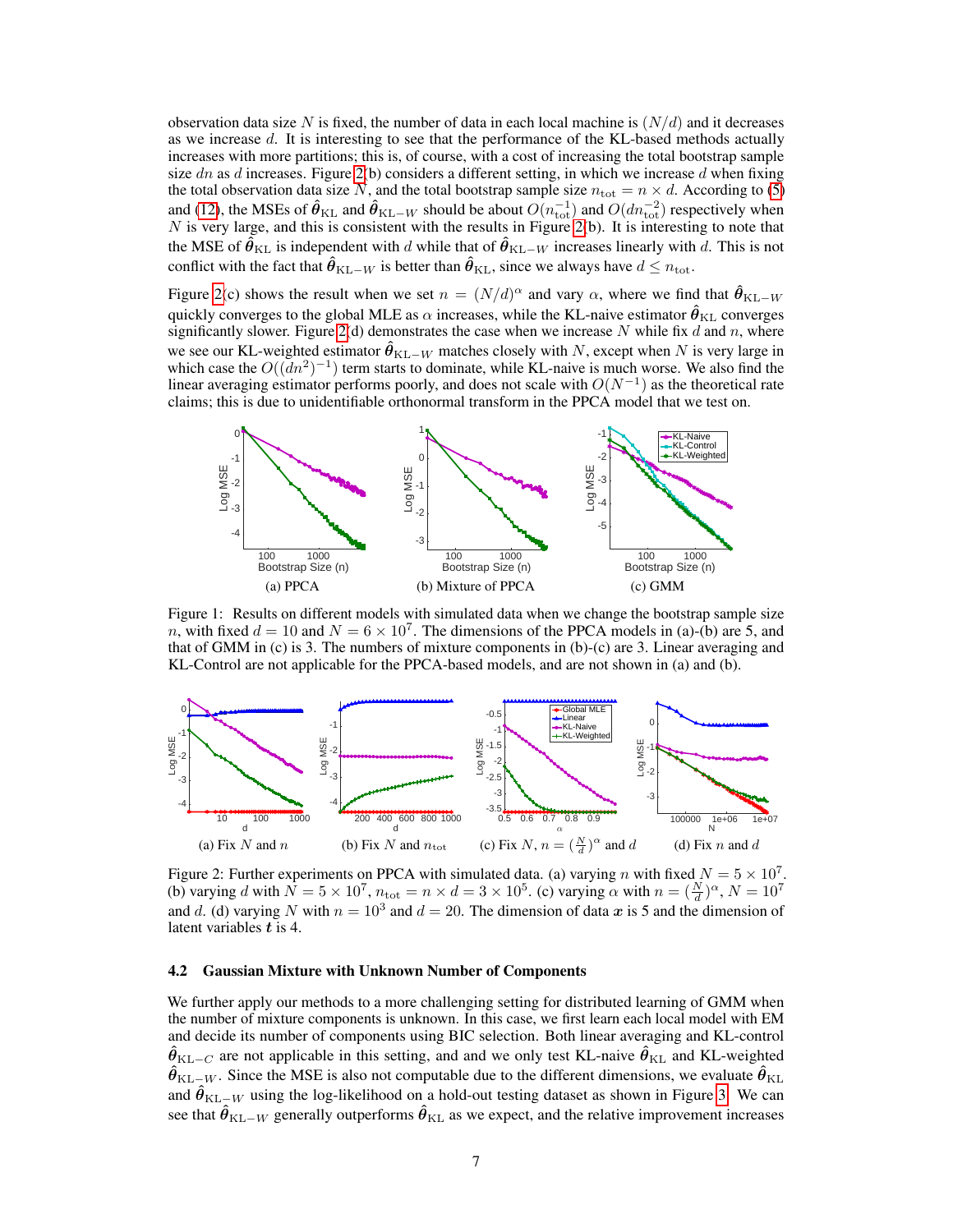significantly as the dimension of the observation data  $x$  increases. This suggests that our variance reduction technique works very efficiently in high dimension problems.



<span id="page-7-1"></span>Figure 3: GMM with the number of mixture components estimated by BIC. We set  $n = 600$  and the true number of mixtures to be 10 in all the cases. (a)-(b) vary the total data size  $N$  when the dimension of x is 3 and 80, respectively. (c) varies the dimension of the data with fixed  $N = 10^5$ . The y-axis is the testing log likelihood compared with that of global MLE.

## 4.3 Results on Real World Datasets

Finally, we apply our methods to several real word datasets, including the SensIT Vehicle dataset on which mixture of PPCA is tested, and the Covertype and Epsilon datasets on which GMM is tested. From Figure [4,](#page-7-2) we can see that our KL-Weight and KL-Control (when it is applicable) again perform the best. The (matched) linear averaging performs poorly on GMM (Figure [4\(](#page-7-2)b)-(c)), while is not applicable on mixture of PPCA.



<span id="page-7-2"></span>Figure 4: Testing log likelihood (compared with that of global MLE) on real world datasets. (a) Learning Mixture of PPCA on SensIT Vehicle. (b)-(c) Learning GMM on Covertype and Epsilon. The number of local machines is 10 in all the cases, and the number of mixture components are taken to be the number of labels in the datasets. The dimension of latent variables in (a) is 90. For Epsilon, a PCA is first applied and the top 100 principal components are chosen. Linear-matched and KL-Control are not applicable on Mixture of PPCA and are not shown on (a).

## <span id="page-7-0"></span>5 Conclusion and Discussion

We propose two variance reduction techniques for distributed learning of complex probabilistic models, including a KL-weighted estimator that is both statistically efficient and widely applicable for even challenging practical scenarios. Both theoretical and empirical analysis is provided to demonstrate our methods. Future directions include extending our methods to discriminant learning tasks, as well as the more challenging deep generative networks on which the exact MLE is not computable tractable, and surrogate likelihood methods with stochastic gradient descent are need. We note that the same KL-averaging problem also appears in the "knowledge distillation" problem in Bayesian deep neural networks [\(Korattikara et al., 2015\)](#page-8-16), and it seems that our technique can be applied straightforwardly.

Acknowledgement This work is supported in part by NSF CRII 1565796.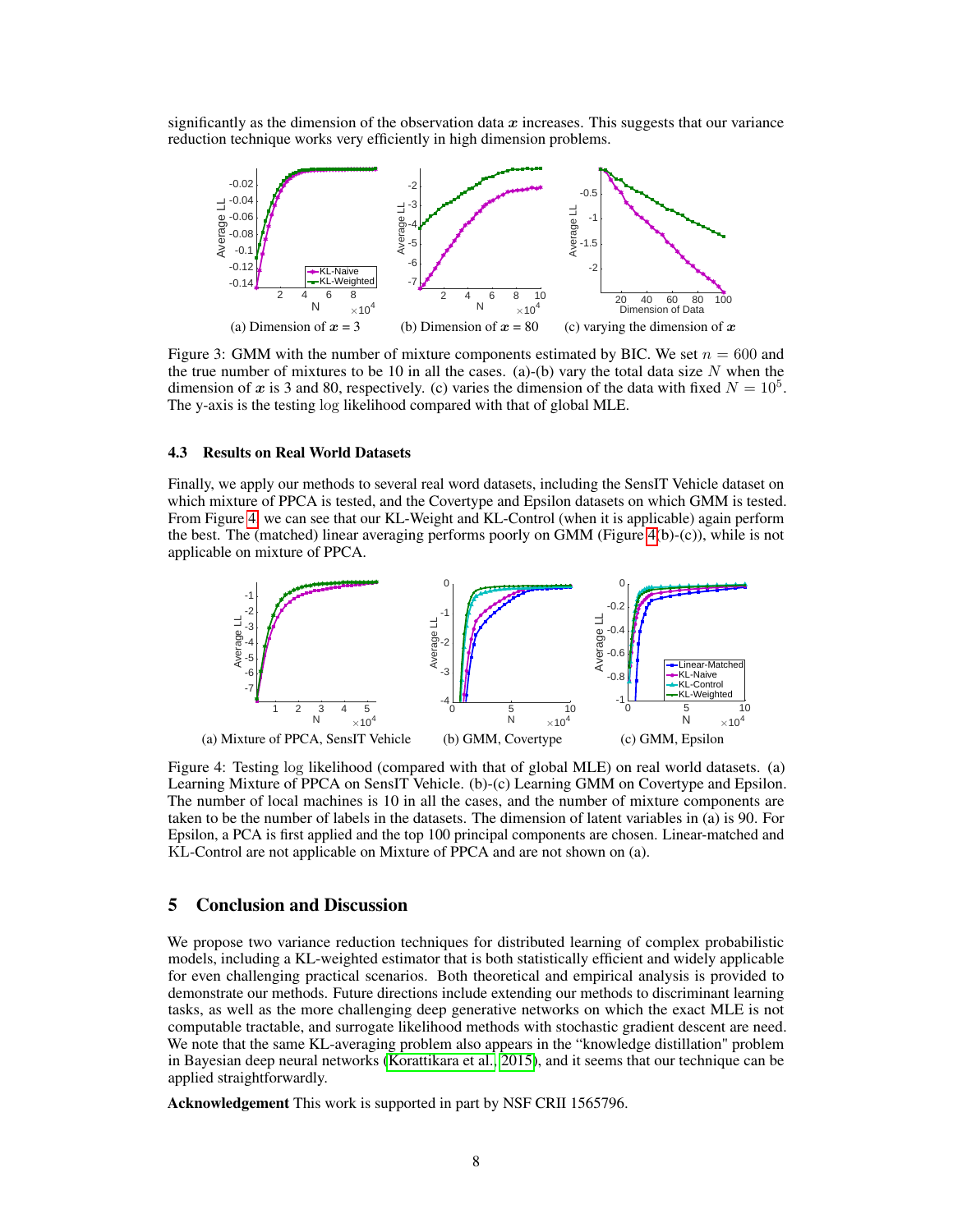## References

- <span id="page-8-0"></span>S. Boyd, N. Parikh, E. Chu, B. Peleato, and J. Eckstein. Distributed optimization and statistical learning via the alternating direction method of multipliers. *Foundations and Trends* ® *in Machine Learning*, 3(1), 2011.
- <span id="page-8-1"></span>Y. Zhang, M. J. Wainwright, and J. C. Duchi. Communication-efficient algorithms for statistical optimization. In *NIPS*, 2012.
- <span id="page-8-2"></span>O. Dekel, R. Gilad-Bachrach, O. Shamir, and L. Xiao. Optimal distributed online prediction using mini-batches. In *JMLR*, 2012.
- <span id="page-8-3"></span>Q. Liu and A. T. Ihler. Distributed estimation, information loss and exponential families. In *NIPS*, 2014.
- <span id="page-8-4"></span>J. Rosenblatt and B. Nadler. On the optimality of averaging in distributed statistical learning. *arXiv preprint arXiv:1407.2724*, 2014.
- <span id="page-8-5"></span>Y. Zhang, J. Duchi, M. I. Jordan, and M. J. Wainwright. Information-theoretic lower bounds for distributed statistical estimation with communication constraints. In *NIPS*, 2013.
- <span id="page-8-6"></span>S. Merugu and J. Ghosh. Privacy-preserving distributed clustering using generative models. In *Data Mining, 2003. ICDM 2003. Third IEEE International Conference on*, pages 211–218. IEEE, 2003.
- <span id="page-8-7"></span>O. Shamir, N. Srebro, and T. Zhang. Communication efficient distributed optimization using an approximate Newton-type method. In *ICML*, 2014.
- <span id="page-8-8"></span>C. Huang and X. Huo. A distributed one-step estimator. *arXiv preprint arXiv:1511.01443*, 2015.
- <span id="page-8-9"></span>J. R. Wilson. Variance reduction techniques for digital simulation. *American Journal of Mathematical and Management Sciences*, 4, 1984.
- <span id="page-8-10"></span>B. L. Nelson. On control variate estimators. *Computers & Operations Research*, 14, 1987.
- <span id="page-8-11"></span>M. Henmi, R. Yoshida, and S. Eguchi. Importance sampling via the estimated sampler. *Biometrika*, 94(4), 2007.
- <span id="page-8-12"></span>K. Hirano, G. W. Imbens, and G. Ridder. Efficient estimation of average treatment effects using the estimated propensity score. *Econometrica*, 71, 2003.
- <span id="page-8-13"></span>N. Sokolovska, O. Cappé, and F. Yvon. The asymptotics of semi-supervised learning in discriminative probabilistic models. In *ICML*. ACM, 2008.
- <span id="page-8-14"></span>M. Kawakita and T. Kanamori. Semi-supervised learning with density-ratio estimation. *Machine learning*, 91, 2013.
- <span id="page-8-15"></span>L. Li, R. Munos, and C. Szepesvári. Toward minimax off-policy value estimation. In *AISTATS*, 2015.
- <span id="page-8-16"></span>A. Korattikara, V. Rathod, K. Murphy, and M. Welling. Bayesian dark knowledge. *arXiv preprint arXiv:1506.04416*, 2015.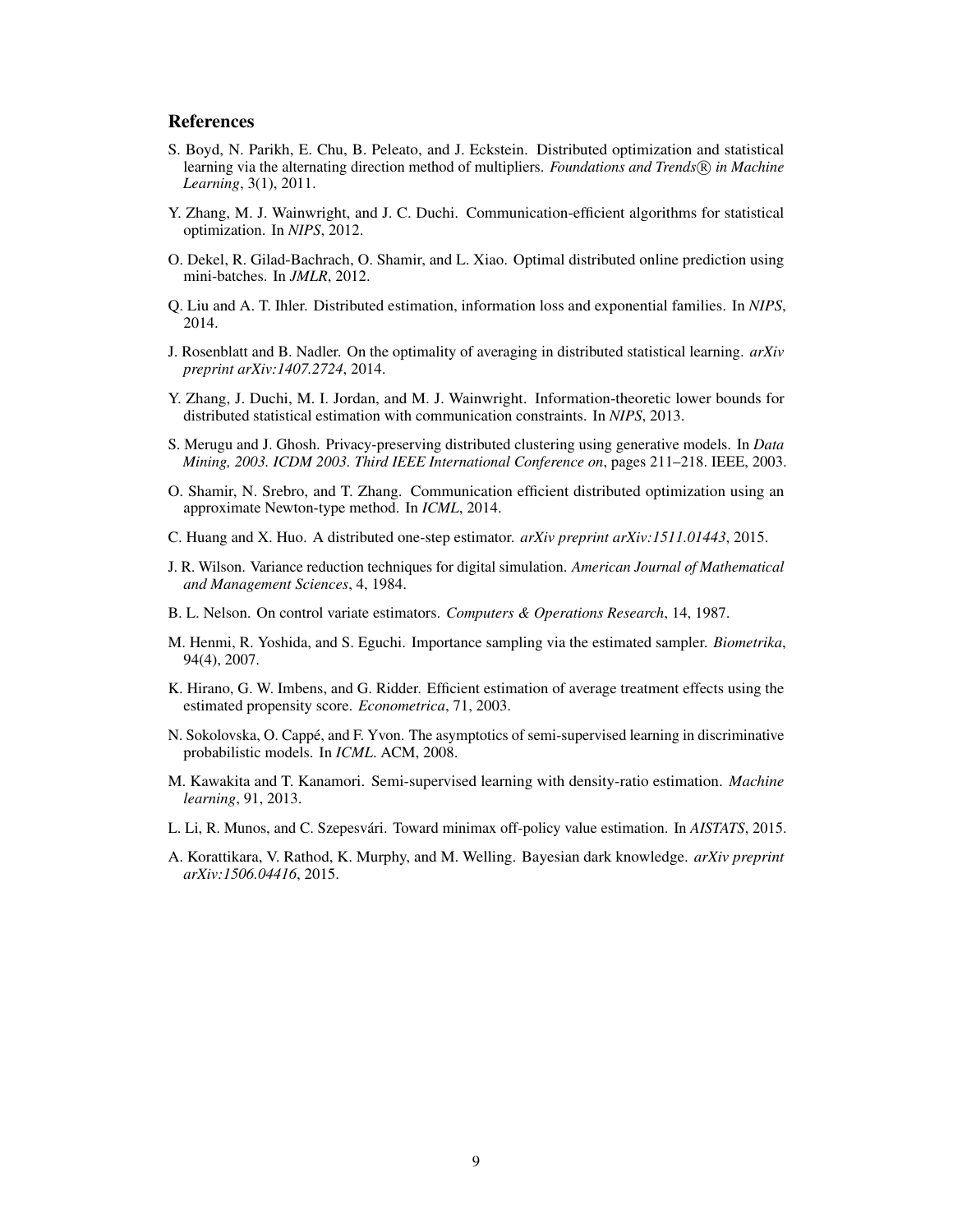# 6 Appendix A

We study the asymptotic property of the KL-naive estimator  $\hat{\theta}_{\text{KL}}$ , and prove Theorem [2.](#page-2-4)

## 6.1 Notations and Assumptions

To simplify the notations for the proofs in the following, we define the following notations.

$$
s(\mathbf{x}; \boldsymbol{\theta}) = \log p(\mathbf{x} \mid \boldsymbol{\theta}); \quad \dot{s}(\mathbf{x}; \boldsymbol{\theta}) = \frac{\partial \log p(\mathbf{x} \mid \boldsymbol{\theta})}{\partial \boldsymbol{\theta}}; \quad \ddot{s}(\mathbf{x}; \boldsymbol{\theta}) = \frac{\partial^2 \log p(\mathbf{x} \mid \boldsymbol{\theta})}{\partial \boldsymbol{\theta}^2};
$$
  

$$
I(\boldsymbol{\theta}) = \mathbb{E}(\ddot{s}(\mathbf{x}, \boldsymbol{\theta})); \quad I(\hat{\boldsymbol{\theta}}_k, \boldsymbol{\theta}_{\text{KL}}^*) = \mathbb{E}(\ddot{s}(\mathbf{x}, \boldsymbol{\theta}_{\text{KL}}^*) \mid \hat{\boldsymbol{\theta}}_k).
$$
 (13)

We start with investigating the theoretical property of  $\hat{\theta}_{\text{KL}}$ .

**Lemma 6.** *Based on Assumption* [1](#page-2-2)*, as*  $n \to \infty$ *, we have*  $\mathbb{E}(\hat{\theta}_{\rm KL} - \theta_{\rm KL}^*) = o((dn)^{-1})$ *. Further, in terms of estimating the true parameter, we have*

<span id="page-9-1"></span><span id="page-9-0"></span>
$$
\mathbb{E} \|\hat{\theta}_{\mathrm{KL}} - \theta^*\|^2 = O(N^{-1} + (dn)^{-1}).\tag{14}
$$

Proof: Based on Equation [\(3\)](#page-2-1) and [\(4\)](#page-2-3), we know

$$
\sum_{k=1}^{d} \frac{1}{n} \sum_{j=1}^{n} \dot{\mathbf{s}}(\tilde{\boldsymbol{x}}_{j}^{k}; \hat{\boldsymbol{\theta}}_{\mathrm{KL}}) - \sum_{k=1}^{d} \int p(x|\hat{\boldsymbol{\theta}}_{k}) \dot{\mathbf{s}}(\boldsymbol{x}; \boldsymbol{\theta}_{\mathrm{KL}}^{*}) d\boldsymbol{x} = 0.
$$
 (15)

By the law of large numbers, we can rewrite Equation [\(15\)](#page-9-0) as

$$
\sum_{k=1}^{d} \int p(\boldsymbol{x}|\hat{\boldsymbol{\theta}}_k) \dot{\mathbf{s}}(\boldsymbol{x};\hat{\boldsymbol{\theta}}_{\mathrm{KL}}) d\boldsymbol{x} - \sum_{k=1}^{d} \int p(\boldsymbol{x}|\hat{\boldsymbol{\theta}}_k) \dot{\mathbf{s}}(\boldsymbol{x};\boldsymbol{\theta}_{\mathrm{KL}}^*) d\boldsymbol{x} = o_p(\frac{1}{n}).
$$
 (16)

We also observe that  $\dot{s}(x; \hat{\theta}_{\text{KL}}) - \dot{s}(x; \theta_{\text{KL}}^*) = \left[ \int_0^1 \dot{s}(x; \theta_{\text{KL}}^* + t(\hat{\theta}_{\text{KL}} - \theta_{\text{KL}}^*) dt \right] (\theta_{\text{KL}}^* - \hat{\theta}_{\text{KL}}).$ Therefore, Equation [\(16\)](#page-9-1) can be written as

$$
\left[\sum_{k=1}^{d} \int p(x|\hat{\theta}_k) \int_0^1 \ddot{s}(x; \theta_{\text{KL}}^* + t(\hat{\theta}_{\text{KL}} - \theta_{\text{KL}}^*)) dt dx\right] (\theta_{\text{KL}}^* - \hat{\theta}_{\text{KL}}) = o_p(\frac{1}{n}).\tag{17}
$$

Under our Assumption [1,](#page-2-2) the Fish Information matrix  $I(\theta)$  is positive definite in a neighborhood of  $\theta^*$ , then we can find constant  $C_1$ ,  $C_2$  such that  $C_1\leq \|\int p(x|\hat{\bm{\theta}}_k)\int_0^1 \ddot{s}(\bm{x};\bm{\theta}^*_{\mathrm{KL}}+t(\hat{\bm{\theta}}_{\mathrm{KL}}-\bm{\theta}^*_{\mathrm{KL}}))dtd\bm{x}\|\leq$ *C*<sub>2</sub>. Therefore, we can get  $\mathbb{E}(\hat{\theta}_{KL} - \theta_{KL}^*) = o((dn)^{-1})$ .  $\Box$ 

The following theorem provides the MSE between  $\hat{\theta}_{\rm KL}$  and  $\theta^*_{\rm KL}$  and that between  $\hat{\theta}_{\rm KL}$  and  $\theta^*$ .

**Theorem 7.** *Based on Assumption* [1](#page-2-2), as  $n \to \infty$ ,  $\mathbb{E} \Vert \hat{\theta}_{\text{KL}} - \theta_{\text{KL}}^* \Vert^2 = O(\frac{1}{nd})$ . *Further, in terms of estimating the true parameter, we have*

$$
\mathbb{E} \|\hat{\theta}_{\mathrm{KL}} - \theta^*\|^2 = O(N^{-1} + (dn)^{-1}).
$$
\n(18)

Proof: According to the Equation  $(4)$ ,

<span id="page-9-2"></span>
$$
\hat{\boldsymbol{\theta}}_{\text{KL}} = \underset{\boldsymbol{\theta} \in \Theta}{\arg \max} \sum_{k=1}^{d} \frac{1}{n} \sum_{j=1}^{n} s(\tilde{\boldsymbol{x}}_{j}^{k}; \boldsymbol{\theta}). \tag{19}
$$

Then the first order derivative of Equation [\(19\)](#page-9-2) with respect to  $\theta$  at  $\theta = \hat{\theta}_{\text{KL}}$  is zero,

<span id="page-9-3"></span>
$$
\sum_{k=1}^{d} \frac{1}{n} \sum_{j=1}^{n} \dot{\mathbf{s}}(\widetilde{\boldsymbol{x}}_{j}^{k}; \widehat{\boldsymbol{\theta}}_{\text{KL}}) = 0.
$$
 (20)

By Taylor expansion of Equation [\(20\)](#page-9-3), we get

$$
\sum_{k=1}^d \frac{1}{n} \sum_{j=1}^n (\dot{s}(\widetilde{\boldsymbol{x}}_j^k; \boldsymbol{\theta}_{\text{KL}}^*) + \ddot{s}(\widetilde{\boldsymbol{x}}_j^k; \hat{\boldsymbol{\theta}}_{\text{KL}}) (\hat{\boldsymbol{\theta}}_{\text{KL}} - \boldsymbol{\theta}_{\text{KL}}^*)) + o_p(\hat{\boldsymbol{\theta}}_{\text{KL}} - \boldsymbol{\theta}_{\text{KL}}^*) = 0.
$$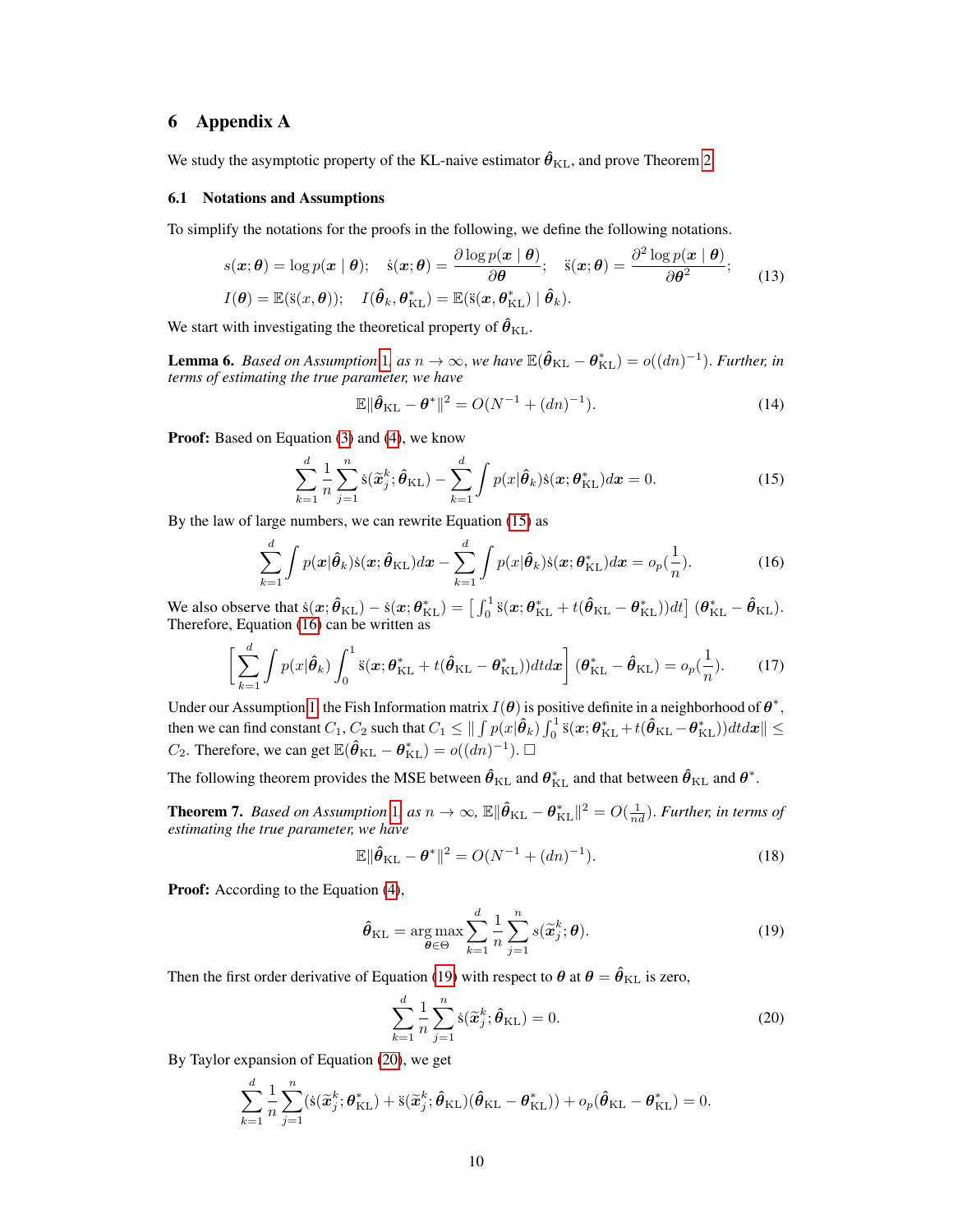By the law of large numbers,  $\frac{1}{n} \sum_{j=1}^{n} \ddot{s}(\tilde{\boldsymbol{x}}_j^k; \hat{\boldsymbol{\theta}}_{\text{KL}}^*) = I(\hat{\boldsymbol{\theta}}_k, \boldsymbol{\theta}_{\text{KL}}^*) + o_p(\frac{1}{n})$ . Under our Assumption [1,](#page-2-2)  $I(\theta)$  is positive definite in a neighborhood of  $\theta^*$ . Since  $\hat{\theta}_k$  are in the neighborhood of  $\theta^*$ ,  $I(\hat{\theta}_k, \theta^*_{\rm KL})$ is positive definite, for  $k = 1 \in [d]$ . Then we have

<span id="page-10-3"></span><span id="page-10-0"></span>
$$
\hat{\theta}_{\text{KL}} - \theta_{\text{KL}}^* = (\sum_{k=1}^d I(\hat{\theta}_k, \theta_{\text{KL}}^*))^{-1} \sum_{k=1}^d \frac{1}{n} \sum_{j=1}^n \dot{s}(\tilde{x}_j^k; \theta_{\text{KL}}^*) + o_p(\frac{1}{n}) = 0.
$$
 (21)

By the central limit theorem,  $\frac{1}{\sqrt{n}} \sum_{j=1}^{n} \dot{s}(\tilde{\boldsymbol{x}}_j^k; \boldsymbol{\theta}_{\text{KL}}^*)$  converges to a normal distribution. By some simple calculation, we have

$$
Cov(\hat{\theta}_{KL} - \theta_{KL}^*, \hat{\theta}_{KL} - \theta_{KL}^*) = \frac{1}{n} (\sum_{k=1}^d I(\hat{\theta}_k, \theta_{KL}^*))^{-1} \sum_{k=1}^d Var(\hat{s}(\mathbf{x}; \theta_{KL}^*) | \hat{\theta}_k) (\sum_{k=1}^d I(\hat{\theta}_k, \theta_{KL}^*))^{-1}.
$$
\n(22)

According to our Assumption [1,](#page-2-2) we already know  $I(\hat{\theta}_k, \theta_{\text{KL}}^*)$  is positive definite,  $C_1 \leq$  $\|I(\hat{\theta}_k, \theta_{\text{KL}}^*)\| \leq C_2$ . We have  $(\sum_{k=1}^d I(\hat{\theta}_k, \theta_{\text{KL}}^*) )^{-1} = O(\frac{1}{d})$  and  $\sum_{k=1}^d \text{Var}(\dot{s}(\mathbf{x}; \theta_{\text{KL}}^*) | \hat{\theta}_k)$  $O(d)$ . Therefore,  $\mathbb{E} \Vert \hat{\theta}_{\text{KL}} - \theta_{\text{KL}}^* \Vert^2 = \text{trace}(\text{Cov}(\hat{\theta}_{\text{KL}} - \theta_{\text{KL}}^*, \hat{\theta}_{\text{KL}} - \theta_{\text{KL}}^*) ) = O(\frac{1}{nd})$ . Because the MSE between the exact KL estimator  $\theta_{\text{KL}}^*$  and the true parameter  $\theta^*$  is  $O(N^{-1})$  as shown in [Liu](#page-8-3) [and Ihler](#page-8-3) [\(2014\)](#page-8-3), the MSE between  $\hat{\theta}_{\rm KL}$  and the true parameter  $\theta^*$  is

$$
\mathbb{E}\|\hat{\theta}_{\mathrm{KL}}-\theta^*\|^2 \approx \mathbb{E}\|\hat{\theta}_{\mathrm{KL}}-\theta^*_{\mathrm{KL}}\|^2 + \mathbb{E}\|\theta^*_{\mathrm{KL}}-\theta^*\|^2 = O(N^{-1}+(dn)^{-1}).
$$

We complete the proof of this theorem.  $\Box$ 

# 7 Appendix B

In this section, we analyze the MSE of our proposed estimator  $\hat{\theta}_{KL-C}$  and prove Theorem [3.](#page-3-3)

Theorem 8. *Under Assumptions [1,](#page-2-2) we have*

as 
$$
n \to \infty
$$
,  $n \mathbb{E} \|\hat{\boldsymbol{\theta}}_{\mathrm{KL}-C} - \boldsymbol{\theta}_{\mathrm{KL}}^* \|^2 < n \mathbb{E} \|\hat{\boldsymbol{\theta}}_{\mathrm{KL}} - \boldsymbol{\theta}_{\mathrm{KL}}^* \|^2$ .

Since  $\widetilde{\theta}_k$  is the MLE of data  $\{\widetilde{x}_j^k\}_{j=1}^n$ , then we have

<span id="page-10-2"></span>
$$
(\widetilde{\boldsymbol{\theta}}_k - \widehat{\boldsymbol{\theta}}_k) = -I(\widehat{\boldsymbol{\theta}}_k)^{-1} \frac{1}{n} \sum_{j=1}^n \dot{s}(\widetilde{\boldsymbol{x}}_j^k; \widehat{\boldsymbol{\theta}}_k) + o_p(\frac{1}{n}).
$$
\n(23)

Then  $\mathbb{E}(\widetilde{\theta}_k - \widehat{\theta}_k) = o(\frac{1}{n})$ . According to Theorem [\(2\)](#page-2-4), when  $\mathfrak{B}_k$  is a constant matrix, for  $k \in [d]$ ,

<span id="page-10-1"></span>
$$
\mathbb{E}(\hat{\theta}_{\mathrm{KL}-C}-\theta_{\mathrm{KL}}^*)=\mathbb{E}(\hat{\theta}_{\mathrm{KL}}-\theta_{\mathrm{KL}}^*)+\sum_{k=1}^d\mathbf{\mathfrak{B}}_k\mathbb{E}(\widetilde{\theta}_k-\hat{\theta}_k)=o(\frac{1}{n}).
$$

Notice that  $\frac{1}{n} \sum_{j=1}^{n} s(\tilde{x}_j^t; \hat{\theta}_r)$  and  $\frac{1}{n} \sum_{j=1}^{n} s(\tilde{x}_j^t; \hat{\theta}_t)$  are independent when  $r \neq t$ . According to Equation [\(21\)](#page-10-0), we know  $\sum_{k=1}^d \frac{1}{n} \sum_{j=1}^n \dot{s}(\tilde{x}_j^k; \theta_{KL}^*)$  and  $\frac{1}{n} \sum_{j=1}^n \dot{s}(\tilde{x}_j^k; \hat{\theta}_k)$  are correlated to each other for  $k \in [d]$ ,

$$
\text{Cov}((\hat{\theta}_{\text{KL}-C} - \theta_{\text{KL}}^*), (\hat{\theta}_{\text{KL}-C} - \theta_{\text{KL}}^*)) = \text{Cov}(\hat{\theta}_{\text{KL}} - \theta_{\text{KL}}^*, \hat{\theta}_{\text{KL}} - \theta_{\text{KL}}^*)
$$
  
+ 2 $\sum_{k=1}^d \mathbf{\mathfrak{B}}_k \text{Cov}(\hat{\theta}_{\text{KL}} - \theta_{\text{KL}}, \tilde{\theta}_k - \hat{\theta}_k)^T + \sum_{k=1}^d \mathbf{\mathfrak{B}}_k \text{Cov}((\tilde{\theta}_k - \hat{\theta}_k), (\tilde{\theta}_k - \hat{\theta}_k)) \mathbf{\mathfrak{B}}_k^T.$ 

When 
$$
B_k = -(\text{Cov}(\widetilde{\theta}_k - \hat{\theta}_k, \widetilde{\theta}_k - \hat{\theta}_k))^{-1} \text{Cov}(\hat{\theta}_{KL} - \theta_{KL}^*, \widetilde{\theta}_k - \hat{\theta}_k)
$$
, we have  
\n
$$
\text{Cov}(\hat{\theta}_{KL-C} - \theta_{KL}^*, \hat{\theta}_{KL-C} - \theta_{KL}^*) = \text{Cov}(\hat{\theta}_{KL} - \theta_{KL}^*, \hat{\theta}_{KL} - \theta_{KL}^*) -
$$
\n
$$
\sum_{k=1}^d \text{Cov}(\widetilde{\theta}_k - \hat{\theta}_k, \widetilde{\theta}_k - \hat{\theta}_k)^{-1} \text{Cov}(\hat{\theta}_{KL} - \theta_{KL}^*, \widetilde{\theta}_k - \hat{\theta}_k) \text{Cov}(\hat{\theta}_{KL} - \theta_{KL}^*, \widetilde{\theta}_k - \hat{\theta}_k)^T. \tag{24}
$$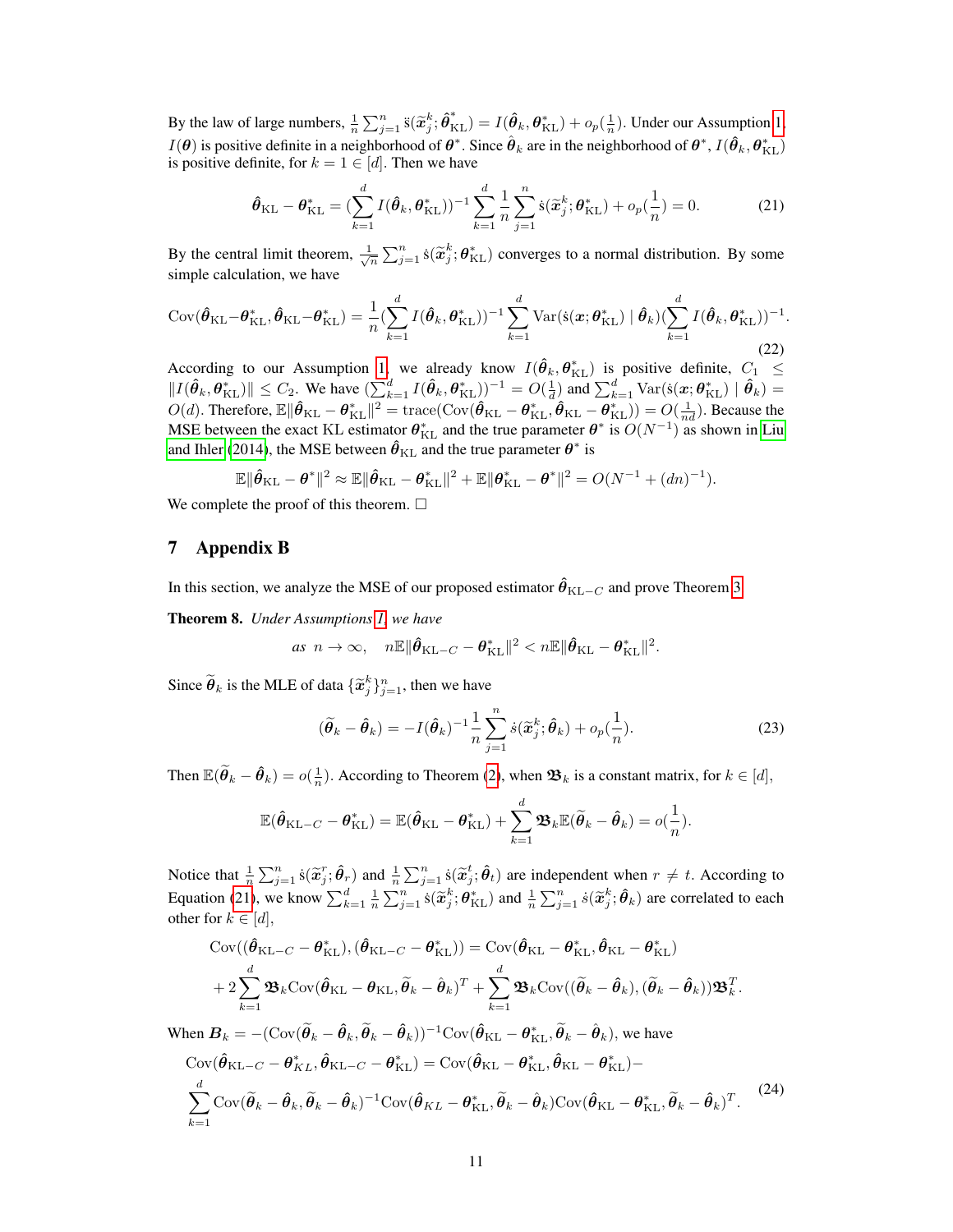We know  $\mathbb{E}\|\hat{\theta}_{\mathrm{KL}-C}-\theta_{\mathrm{KL}}^*\|^2=\mathrm{trace}(\mathrm{Cov}(\hat{\theta}_{\mathrm{KL}-C}-\theta_{\mathrm{KL}}^*,\hat{\theta}_{\mathrm{KL}-C}-\theta_{\mathrm{KL}}^*)), \mathbb{E}\|\hat{\theta}_{\mathrm{KL}}-\theta_{\mathrm{KL}}^*\|^2=$ trace( $\text{Cov}(\hat{\theta}_{\text{KL}} - \theta_{\text{KL}}^*, \hat{\theta}_{\text{KL}} - \theta_{\text{KL}}^*)$ ). The second term of Equation [\(24\)](#page-10-1) is a positive definite matrix, therefore we have  $n\mathbb{E}\|\hat{\bm{\theta}}_{\mathrm{KL}-C}-\bm{\theta}^*_{\mathrm{KL}}\|^2 < n\mathbb{E}\|\hat{\bm{\theta}}_{\mathrm{KL}}-\bm{\theta}^*_{\mathrm{KL}}\|^2$  as  $n\to\infty.$  We complete the proof of this theorem.  $\square$ 

<span id="page-11-0"></span>**Theorem 9.** *Under Assumption [1,](#page-2-2) when*  $N > n \times d$ , we have  $E\Vert \hat{\theta}_{KL-C} - \theta_{KL}^* \Vert^2 = O(\frac{1}{dn^2})$  as  $n \to \infty$ . *Further, in terms of estimating the true parameter, we have* 

<span id="page-11-1"></span>
$$
\mathbb{E} \|\hat{\theta}_{\text{KL}-C} - \theta^*\|^2 = O(N^{-1} + (dn^2)^{-1}).
$$

From Equation [\(4\)](#page-2-3), we know

<span id="page-11-4"></span><span id="page-11-3"></span>
$$
\sum_{k=1}^{d} \frac{1}{n} \sum_{j=1}^{n} \frac{\partial \log p(\widetilde{\boldsymbol{x}}_{j}^{k} | \hat{\boldsymbol{\theta}}_{\text{KL}})}{\partial \boldsymbol{\theta}} = 0.
$$
 (25)

By Taylor expansion, Equation [\(25\)](#page-11-1) can be rewritten as

$$
\sum_{k=1}^{d} \left[\frac{1}{n}\sum_{j=1}^{n}\dot{\mathbf{s}}(\tilde{\boldsymbol{x}}_{j}^{k};\hat{\boldsymbol{\theta}}_{k}) + \ddot{\mathbf{s}}(\tilde{\boldsymbol{x}}_{j}^{k};\hat{\boldsymbol{\theta}}_{k})(\hat{\boldsymbol{\theta}}_{\mathrm{KL}} - \hat{\boldsymbol{\theta}}_{k})) + O_{p}(\|\hat{\boldsymbol{\theta}}_{\mathrm{KL}} - \hat{\boldsymbol{\theta}}_{k}\|^{2})\right] = 0.
$$
 (26)

 $\|\hat{\theta}_{\rm KL}-\hat{\theta}_k\|^2 \leq \|\hat{\theta}_{\rm KL}-\theta_{\rm KL}^*\|^2 + \|\theta_{\rm KL}^* - \hat{\theta}_k\|^2$ . As we know from [Liu and Ihler](#page-8-3) [\(2014\)](#page-8-3), we have

$$
\|\boldsymbol{\theta}_{\text{KL}}^* - \hat{\boldsymbol{\theta}}_k\|^2 \le \|\boldsymbol{\theta}_{\text{KL}}^* - \boldsymbol{\theta}^*\|^2 + \|\boldsymbol{\theta}^* - \hat{\boldsymbol{\theta}}_k\|^2 = O_p(\frac{d}{N}),
$$
 (27)

When  $N > n \times d$ , we have  $\|\hat{\theta}_{KL} - \hat{\theta}_k\|^2 = O_p(\frac{1}{nd})$ . And it is also easy to derive

$$
\hat{\boldsymbol{\theta}}_{\mathrm{KL}} - \hat{\boldsymbol{\theta}}_k = \hat{\boldsymbol{\theta}}_{\mathrm{KL}} - \boldsymbol{\theta}_{\mathrm{KL}}^* + \boldsymbol{\theta}_{\mathrm{KL}}^* - \boldsymbol{\theta}^* + \boldsymbol{\theta}^* - \hat{\boldsymbol{\theta}}_k = o_p(\frac{1}{N}) + o_p(\frac{1}{N}) + o_p(\frac{d}{N}) = o_p(\frac{1}{nd} + \frac{d}{N}),
$$
(28)

where  $\theta_{KL}^* - \theta^* = o_p(\frac{1}{N})$  has been proved in Liu and Ihler's paper(2014). According to the law of large numbers,  $\frac{1}{n} \sum_{j=1}^n \ddot{s}(\widetilde{x}_j^k; \hat{\theta}_k) = I(\hat{\theta}_k) + o_p(\frac{1}{n})$ , then we have

<span id="page-11-2"></span>
$$
(\hat{\theta}_{\text{KL}} - \theta_{\text{KL}}^*) = -(\sum_{k=1}^d I(\hat{\theta}_k))^{-1} \sum_{k=1}^d \frac{1}{n} \sum_{j=1}^n \dot{s}(\tilde{x}_j^k; \hat{\theta}_k) + O_p(\frac{1}{nd}).
$$
 (29)

Notie that  $\frac{1}{n} \sum_{j=1}^n \dot{s}(\tilde{x}_j^r; \hat{\theta}_r)$  and  $\frac{1}{n} \sum_{j=1}^n \dot{s}(\tilde{x}_j^t; \hat{\theta}_t)$  are independent when  $r \neq t$ . Therefore from [\(23\)](#page-10-2) and [\(29\)](#page-11-2), the covariance matrix of  $n(\hat{\theta}_{KL} - \theta_{KL}^*)$  and  $n(\tilde{\theta}_k - \hat{\theta}_k)$  is

$$
Cov(n(\hat{\boldsymbol{\theta}}_{\mathrm{KL}} - \boldsymbol{\theta}_{\mathrm{KL}}^*), n(\widetilde{\boldsymbol{\theta}}_k - \hat{\boldsymbol{\theta}}_k)) = n(\sum_{k=1}^d I(\hat{\boldsymbol{\theta}}_k))^{-1} + (\sum_{k=1}^d I(\hat{\boldsymbol{\theta}}_k))^{-1} O(1),
$$

for  $k \in [d]$ . According to Assumption [1,](#page-2-2) we know  $\sum_{k=1}^{d} I(\hat{\theta}_k) = O(d)$ . Then we will have

$$
Cov(n(\hat{\boldsymbol{\theta}}_{KL} - \boldsymbol{\theta}_{KL}^*), n(\widetilde{\boldsymbol{\theta}}_k - \hat{\boldsymbol{\theta}}_k)) = n(\sum_{k=1}^d I(\hat{\boldsymbol{\theta}}_k))^{-1} + O(\frac{1}{d}), \text{ for } k \in [d].
$$
 (30)

According to Theorem [2](#page-2-4) and Equation [\(22\)](#page-10-3), by the law of large numbers, it is easy to derive

$$
Cov(n(\hat{\boldsymbol{\theta}}_{\mathrm{KL}} - \boldsymbol{\theta}_{KL}^*), n(\hat{\boldsymbol{\theta}}_{\mathrm{KL}} - \boldsymbol{\theta}_{\mathrm{KL}}^*)) = n(\sum_{k=1}^d I(\hat{\boldsymbol{\theta}}_k))^{-1} + o(1).
$$

$$
\text{Cov}(n(\hat{\theta}_{\text{KL}-C} - \theta_{\text{KL}}^*), n(\hat{\theta}_{\text{KL}-C} - \theta_{\text{KL}}^*)) = \text{Cov}(n(\hat{\theta}_{\text{KL}} - \theta_{\text{KL}}^*), n(\hat{\theta}_{\text{KL}} - \theta_{\text{KL}}^*)
$$
  
+2 $\sum_{k=1}^d \mathbf{\mathfrak{B}}_k \text{Cov}(n(\hat{\theta}_{\text{KL}} - \theta_{\text{KL}}^*), n(\tilde{\theta}_k - \hat{\theta}_k))^{\top} + \sum_{k=1}^d \mathbf{\mathfrak{B}}_k \text{Cov}(n(\tilde{\theta}_k - \hat{\theta}_k), n(\tilde{\theta}_k - \hat{\theta}_k)) \mathbf{\mathfrak{B}}_k^T, \tag{31}$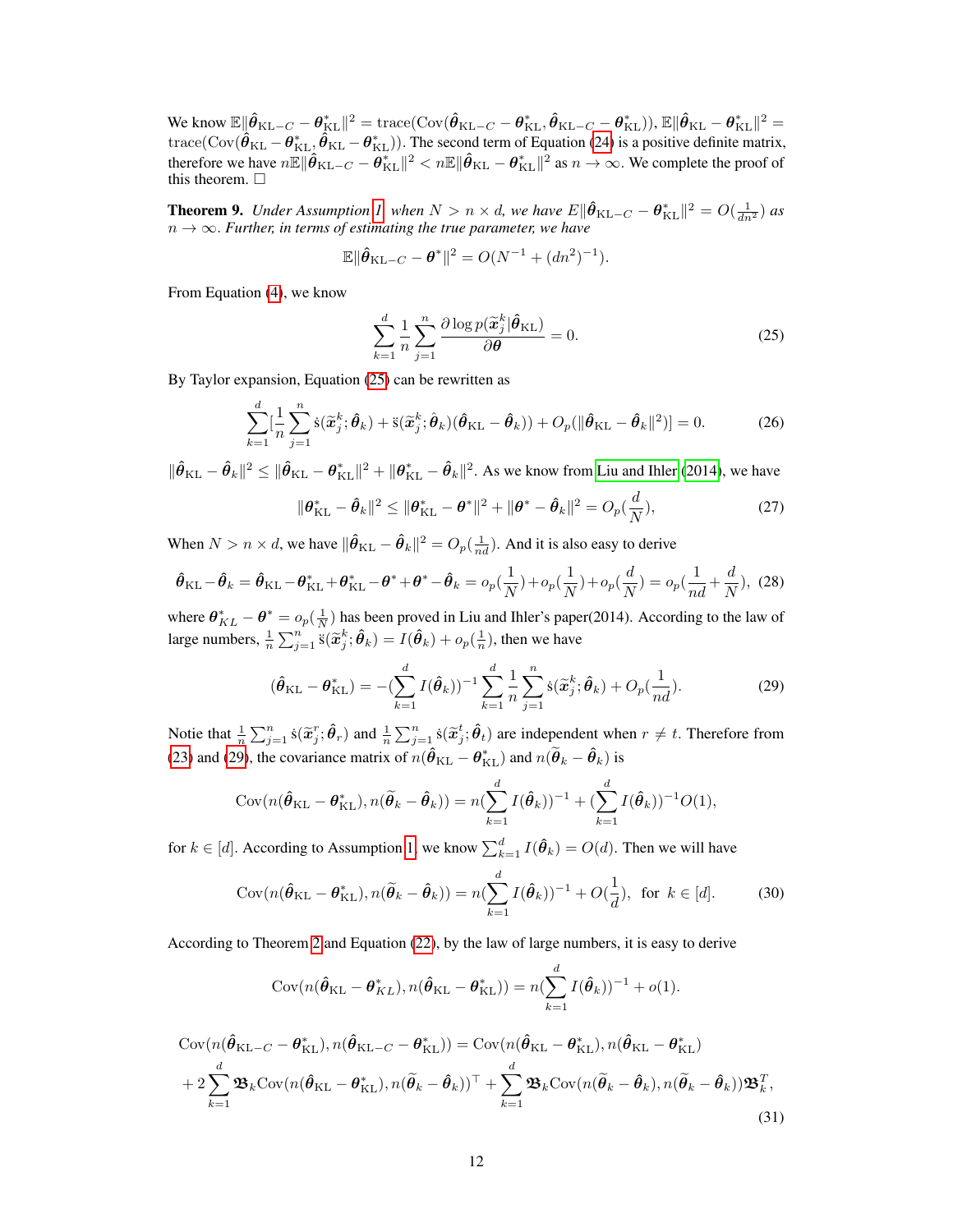where  $\mathfrak{B}_k$  is defined in [\(8\)](#page-3-2),

$$
\mathbf{\mathfrak{B}}_k = -(\sum_{k=1}^d I(\hat{\boldsymbol{\theta}}_k))^{-1} I(\hat{\boldsymbol{\theta}}_k), \quad k \in [d].
$$

According to Equation [\(23\)](#page-10-2), we know  $Cov(n(\tilde{\theta}_k - \hat{\theta}_k), n(\tilde{\theta}_k - \hat{\theta}_k)) = n(I(\hat{\theta}_k))^{-1} + o(1)$ . By some simple calculation, we know that  $n^2 \text{Cov}(\hat{\theta}_{\text{KL}-C} - \theta_{\text{KL}}^*, \hat{\theta}_{\text{KL}-C} - \theta_{\text{KL}}^*) = O(\frac{1}{d})$ . Therefore, under the Assumption [1,](#page-2-2) when  $N > n \times d$ , we get the following result,

$$
\mathbb{E} \|\hat{\boldsymbol{\theta}}_{\mathrm{KL}-C} - \boldsymbol{\theta}_{\mathrm{KL}}^*\|^2 = \mathrm{trace}(\mathrm{Cov}(\hat{\boldsymbol{\theta}}_{\mathrm{KL}-C} - \boldsymbol{\theta}_{\mathrm{KL}}^*, \hat{\boldsymbol{\theta}}_{\mathrm{KL}-C} - \boldsymbol{\theta}_{\mathrm{KL}}^*)) = O(\frac{1}{dn^2}).
$$

We know  $\mathbb{E} \|\boldsymbol{\theta}_{\mathrm{KL}}^* - \boldsymbol{\theta}^*\|^2 = O(N^{-1})$  from [Liu and Ihler](#page-8-3) [\(2014\)](#page-8-3). Then we have

$$
\mathbb{E}\|\hat{\boldsymbol{\theta}}_{\mathrm{KL}-C}-\boldsymbol{\theta}^*\|^2 \approx \mathbb{E}\|\hat{\boldsymbol{\theta}}_{\mathrm{KL}-C}-\boldsymbol{\theta}_{\mathrm{KL}}^*\|^2 + \mathbb{E}\|\boldsymbol{\theta}_{\mathrm{KL}}^*-\boldsymbol{\theta}^*\|^2 = O(N^{-1}+(dn^2)^{-1}).
$$

The proof of this theorem is complete.  $\Box$ 

# 8 Appendix C

In this section, we analyze the asymptotic property of  $\hat{\theta}_{KL-W}$  and prove Theorem [5.](#page-4-2) We show the MSE between  $\hat{\theta}_{\rm KL-W}$  and  $\theta_{\rm KL}^*$  is much smaller than the MSE between the KL-naive estimator  $\hat{\theta}_{\rm KL}$ and  $\boldsymbol{\theta}_{\mathrm{KL}}^*$ .

**Lemma 10.** *Under Assumption [1,](#page-2-2) as*  $n \to \infty$ ,  $\tilde{\eta}(\theta)$  *is a more accurate estimator of*  $\eta(\theta)$  *than*  $\hat{\eta}(\theta)$ *, i.e.,*

$$
n\text{Var}(\widetilde{\eta}(\boldsymbol{\theta})) \le n\text{Var}(\hat{\eta}(\boldsymbol{\theta})), \quad \text{for any } \boldsymbol{\theta} \in \Theta. \tag{32}
$$

By Taylor expansion,

$$
\frac{p(\boldsymbol{x}|\boldsymbol{\hat{\theta}}_k)}{p(\boldsymbol{x}|\boldsymbol{\tilde{\theta}}_k)} = 1 + (\log p(\boldsymbol{x}|\boldsymbol{\hat{\theta}}_k) - \log p(\boldsymbol{x}|\boldsymbol{\tilde{\theta}}_k)) + O_p(\|\boldsymbol{\tilde{\theta}}_k - \boldsymbol{\hat{\theta}}_k\|^2),
$$
\n(33)

we will have

$$
\widetilde{\eta}(\boldsymbol{\theta}) = \sum_{k=1}^d [\frac{1}{n} \sum_{j=1}^n (1 + (s(\widetilde{\boldsymbol{x}}_j^k; \widehat{\boldsymbol{\theta}}_k) - s(\widetilde{\boldsymbol{x}}_j^k; \widetilde{\boldsymbol{\theta}}_k))) s(\widetilde{\boldsymbol{x}}_j^k; \boldsymbol{\theta}) + O_p(\|\widetilde{\boldsymbol{\theta}}_k - \widehat{\boldsymbol{\theta}}_k\|^2)],
$$

Since  $s(x; \hat{\theta}_k) - s(x; \tilde{\theta}_k) = \dot{s}(x; \hat{\theta}_k)(\hat{\theta}_k - \tilde{\theta}_k)$ , according to equation [\(23\)](#page-10-2), we have

$$
\widetilde{\eta}(\boldsymbol{\theta}) = \hat{\eta}(\boldsymbol{\theta}) - \sum_{k=1}^d \frac{1}{n} \sum_{j=1}^n s(\widetilde{\boldsymbol{x}}_j^k; \boldsymbol{\theta}) \dot{s}(\widetilde{\boldsymbol{x}}_j^k; \hat{\boldsymbol{\theta}}_k) (\widetilde{\boldsymbol{\theta}}_k - \hat{\boldsymbol{\theta}}^k) + O_p(\|\widetilde{\boldsymbol{\theta}}_k - \hat{\boldsymbol{\theta}}_k\|^2),
$$

Then according to equation [\(23\)](#page-10-2), we have

$$
\hat{\eta}(\boldsymbol{\theta}) = \widetilde{\eta}(\boldsymbol{\theta}) - \sum_{k=1}^d \mathbb{E}(s(\widetilde{\boldsymbol{x}}_j^k; \boldsymbol{\theta})\dot{s}(\widetilde{\boldsymbol{x}}_j^k; \hat{\boldsymbol{\theta}}_k) | \hat{\boldsymbol{\theta}}_k))I(\hat{\boldsymbol{\theta}}_k)^{-1} \frac{1}{n} \sum_{j=1}^n \dot{s}(\widetilde{\boldsymbol{x}}_j^k; \hat{\boldsymbol{\theta}}_k) + O_p(\frac{d}{n}),
$$

Denote  $\hat{\xi}(\theta) = -\sum_{k=1}^d \mathbb{E}(s(\tilde{x}_j^k; \theta) s(\tilde{x}_j^k; \hat{\theta}_k) + \hat{\theta}_k) I(\hat{\theta}_k)^{-1} \frac{1}{n} \sum_{j=1}^n s(x_j^k; \hat{\theta}_k)$ . According to Henmi et al. (2007),  $\hat{\xi}(\theta)$  is the orthogonal projection of  $\hat{\eta}(\theta)$  onto the linear space spanned by the score vector component for each  $\hat{\theta}_k$ , where  $k \in [d]$ . Then we will have  $\text{Var}(\hat{\eta}(\theta))$  =  $Var(\tilde{\eta}(\boldsymbol{\theta})) + Var(\hat{\xi}(\boldsymbol{\theta}))$ . Therefore,  $nVar(\tilde{\eta}(\boldsymbol{\theta})) \leq nVar(\hat{\eta}(\boldsymbol{\theta}))$ .

**Theorem 11.** *Under the Assumption [1,](#page-2-2) for any*  $\{\hat{\theta}_k\}$ *, we have that* 

as 
$$
n \to \infty
$$
,  $n \mathbb{E} \|\hat{\theta}_{\mathrm{KL}-W} - \theta_{\mathrm{KL}}^*\|^2 \le n \mathbb{E} \|\hat{\theta}_{\mathrm{KL}} - \theta_{\mathrm{KL}}^*\|^2$ .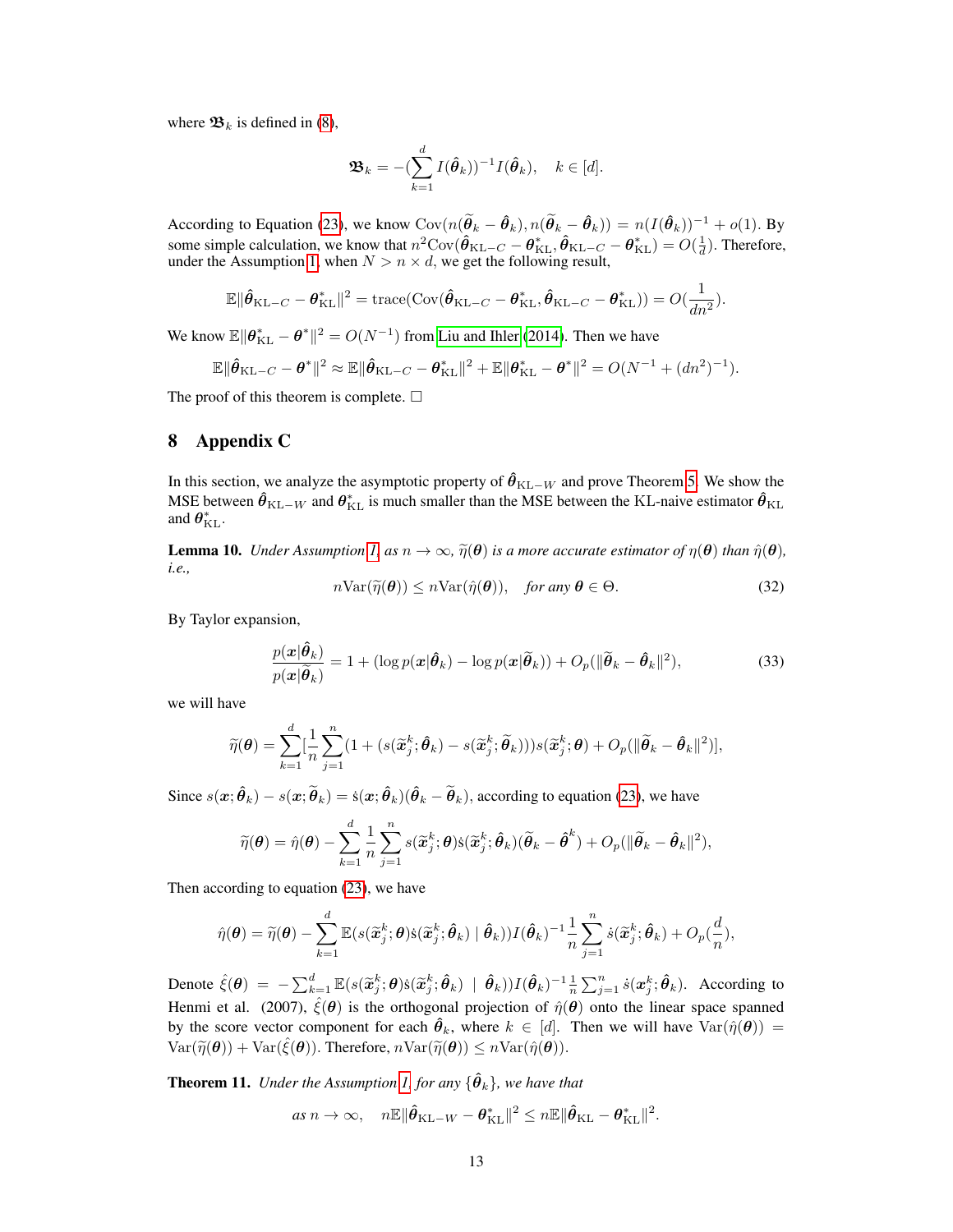**Proof:** From Equation [\(10\)](#page-4-1), we know

$$
\sum_{k=1}^d \frac{1}{n} \sum_{j=1}^n \frac{p(\widetilde{\mathbf{x}}_j^k | \widehat{\boldsymbol{\theta}}_k)}{p(\widetilde{\mathbf{x}}_j^k | \widetilde{\boldsymbol{\theta}}_k)} \dot{\mathbf{s}}(\widetilde{\mathbf{x}}_j^k; \widehat{\boldsymbol{\theta}}_{\mathrm{KL}-W}) = 0.
$$

<span id="page-13-0"></span>Since  $\frac{p(x|\hat{\theta}_k)}{p(x|\tilde{\theta}_k)} = \exp\{\log p(x|\hat{\theta}_k) - \log p(x|\tilde{\theta}_k)\} = 1 + (\log p(x|\hat{\theta}_k) - \log p(x|\tilde{\theta}_k)) + O_p(\|\tilde{\theta}_k - \tilde{\theta}_k\|_2)\}$  $\hat{\boldsymbol{\theta}}_k\|^2$ ), we have

$$
\sum_{k=1}^{d} \frac{1}{n} \sum_{j=1}^{n} \dot{s}(\boldsymbol{x}_{j}^{k}; \hat{\boldsymbol{\theta}}_{\mathrm{KL}-W}) - \sum_{k=1}^{d} [\frac{1}{n} \sum_{j=1}^{n} \dot{s}(\boldsymbol{x}_{j}^{k}; \hat{\boldsymbol{\theta}}_{\mathrm{KL}-W}) \dot{s}(\boldsymbol{x}_{j}^{k}; \hat{\boldsymbol{\theta}}_{k})^{T} (\tilde{\boldsymbol{\theta}}_{k} - \hat{\boldsymbol{\theta}}_{k}) + O_{p}(\|\tilde{\boldsymbol{\theta}}_{k} - \hat{\boldsymbol{\theta}}_{k}\|^{2})] = 0.
$$
\n(34)

From the asymptotic property of MLE, we know  $\mathbb{E} \|\tilde{\theta}_k - \hat{\theta}_k\|^2 = \frac{1}{n} \text{trace}(I(\hat{\theta}_k))$ . Therefore, we know  $\|\widetilde{\theta}_k - \hat{\theta}_k\|^2 = O_p(\frac{1}{n})$  and  $\sum_{k=1}^d \|\widetilde{\theta}_k - \hat{\theta}_k\|^2 = O_p(\frac{d}{n})$ .

Similar to the derivation of equation [\(21\)](#page-10-0), according to equation [\(23\)](#page-10-2), we have the following equation,

$$
\hat{\theta}_{\text{KL}-W} - \theta_{\text{KL}}^* = \left( \sum_{k=1}^d I(\hat{\theta}_k, \theta_{\text{KL}}^*) \right)^{-1} \sum_{k=1}^d \frac{1}{n} \sum_{j=1}^n \dot{s}(\tilde{x}_j^k; \theta_{\text{KL}}^*) -
$$
\n
$$
\left( \sum_{k=1}^d I(\hat{\theta}_k, \theta_{\text{KL}}^*) \right)^{-1} \sum_{k=1}^d \mathbb{E}(\dot{s}(\tilde{x}_j^k; \hat{\theta}_{\text{KL}-W})^T \dot{s}(\tilde{x}_j^k; \hat{\theta}_k) \mid \hat{\theta}_k) \frac{1}{n} \sum_{j=1}^n \dot{s}(\tilde{x}_j^k; \hat{\theta}_k) = O_p(\frac{d}{n}).
$$

Then we have,

$$
\hat{\theta}_{\mathrm{KL}} - \theta_{\mathrm{KL}}^* = \hat{\theta}_{\mathrm{KL}-W} - \theta_{\mathrm{KL}}^*
$$
\n
$$
- (\sum_{k=1}^d I(\hat{\theta}_k, \theta_{\mathrm{KL}}^*))^{-1} \sum_{k=1}^d \mathbb{E}(\hat{\mathbf{s}}(\tilde{\mathbf{x}}_j^k; \hat{\theta}_{\mathrm{KL}-W})^T \hat{\mathbf{s}}(\tilde{\mathbf{x}}_j^k; \hat{\theta}_k) | \hat{\theta}_k) \frac{1}{n} \sum_{j=1}^n \hat{\mathbf{s}}(\tilde{\mathbf{x}}_j^k; \hat{\theta}_k) = O_p(\frac{d}{n}).
$$

According to Henmi et al.(2007), we know the second term of above equation is the orthogonal projection of  $(\hat{\theta}_{\rm KL}-\theta^*_{\rm KL})$  onto the linear space spanned by the score component for each  $\hat{\theta_k}$ , for  $k \in [d]$ . Then

$$
n \mathbb{E} \|\hat{\boldsymbol{\theta}}_{\mathrm{KL}-W} - \boldsymbol{\theta}_{\mathrm{KL}}^*\|^2 \leq n \mathbb{E} \|\hat{\boldsymbol{\theta}}_{\mathrm{KL}} - \boldsymbol{\theta}_{KL}^*\|^2.
$$

We complete the proof of this theorem.  $\Box$ 

**Theorem 12.** *Under the Assumptions [1,](#page-2-2) when*  $N > n \times d$ ,  $\mathbb{E} \Vert \hat{\theta}_{KL-W} - \theta_{KL}^* \Vert^2 = O(\frac{1}{dn^2})$ *. Further,* its MSE for estimating the true parameter  $\theta^*$  is

$$
\mathbb{E} \|\hat{\theta}_{\text{KL}-W} - \theta^*\|^2 = O(N^{-1} + (dn^2)^{-1}).
$$

According to Equation [\(34\)](#page-13-0),

$$
\sum_{k=1}^d \frac{1}{n} \sum_{j=1}^n \dot{\mathbf{s}}(\widetilde{\mathbf{x}}_j^k; \widehat{\boldsymbol{\theta}}_{\mathrm{KL}-W}) - \sum_{k=1}^d \frac{1}{n} \sum_{j=1}^n \dot{\mathbf{s}}(\widetilde{\mathbf{x}}_j^k; \widehat{\boldsymbol{\theta}}_{\mathrm{KL}-W}) \dot{\mathbf{s}}(\widetilde{\mathbf{x}}_j^k; \widehat{\boldsymbol{\theta}}_k)^T (\widetilde{\boldsymbol{\theta}}_k - \widehat{\boldsymbol{\theta}}_k) = O_p(\frac{d}{n}).
$$

Approximating the first term of the above equation by Taylor expansion, we will get

$$
\sum_{k=1}^{d} \frac{1}{n} \sum_{j=1}^{n} \dot{s}(\tilde{\boldsymbol{x}}_{j}^{k}; \hat{\boldsymbol{\theta}}_{\text{KL}-W}) = \sum_{k=1}^{d} [\frac{1}{n} \sum_{j=1}^{n} \dot{s}(\tilde{\boldsymbol{x}}_{j}^{k}; \hat{\boldsymbol{\theta}}_{k}) + \sum_{k=1}^{d} \frac{1}{n} \sum_{j=1}^{n} \ddot{s}(\tilde{\boldsymbol{x}}_{j}^{k}; \hat{\boldsymbol{\theta}}_{k}) (\hat{\boldsymbol{\theta}}_{\text{KL}-W} - \hat{\boldsymbol{\theta}}_{k}) + O_{p}(\|\hat{\boldsymbol{\theta}}_{\text{KL}-W} - \hat{\boldsymbol{\theta}}_{k}\|^{2})].
$$
\n(35)

Since  $\|\hat{\theta}_{\text{KL}-W} - \hat{\theta}_k\|^2 \le \|\hat{\theta}_{\text{KL}-W} - \theta_{\text{KL}}^*\|^2 + \|\theta_{\text{KL}}^* - \hat{\theta}_k\|^2$ , according to equation [\(27\)](#page-11-3), then  $\|\hat{\theta}_{\text{KL}-W}-\hat{\theta}_k\|^2=O_p(\|\hat{\theta}_{\text{KL}-W}-\theta_{\text{KL}}^*\|^2+\frac{d}{N})$ . We can easily derive  $s(\widetilde{x}_j^k; \hat{\theta}_{\text{KL}-W})=s(\widetilde{x}_j^k; \hat{\theta}_k)+$